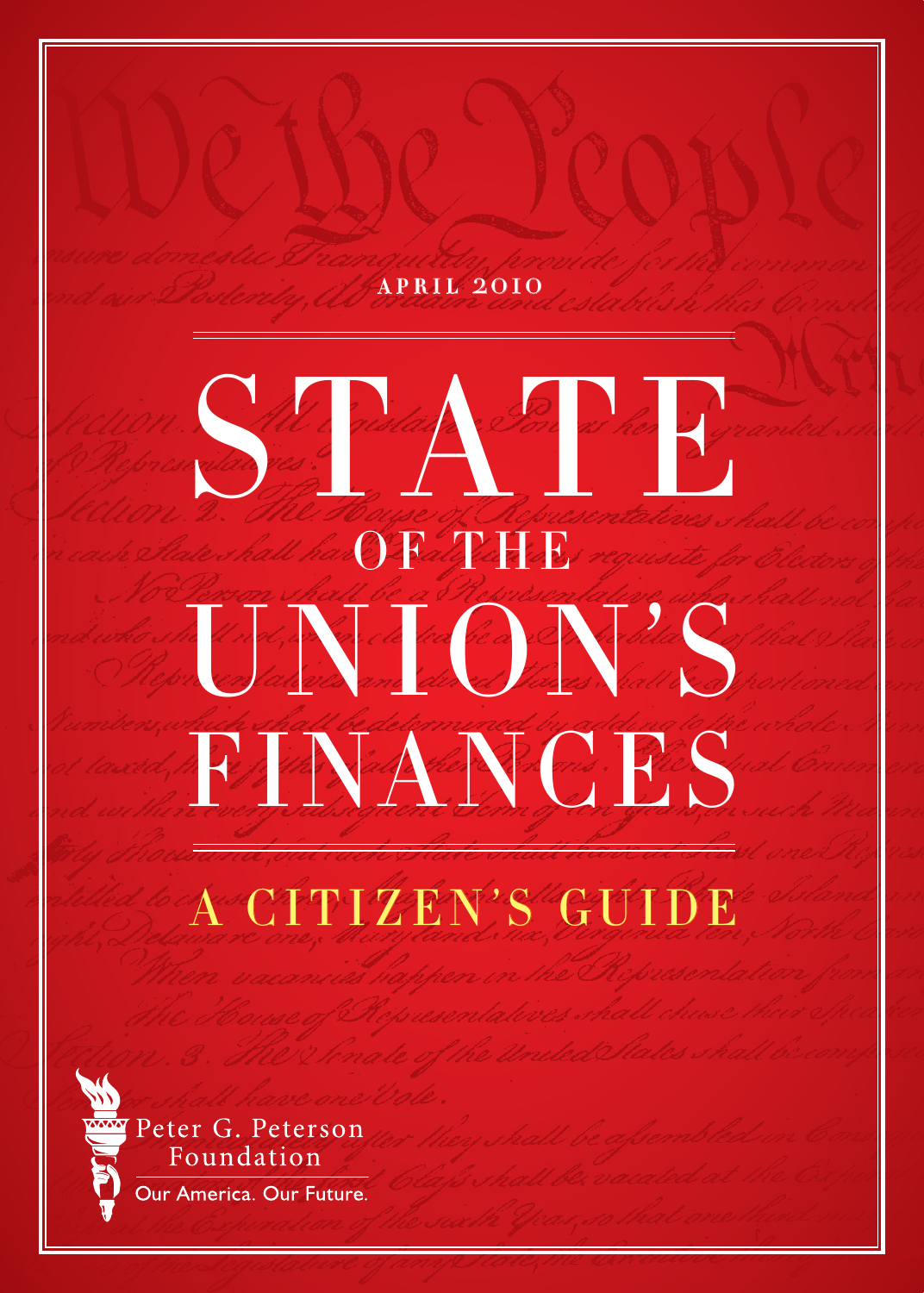### *2009 GOVERNMENT RECEIPTS*



All amounts are projections for 2010 unless otherwise noted.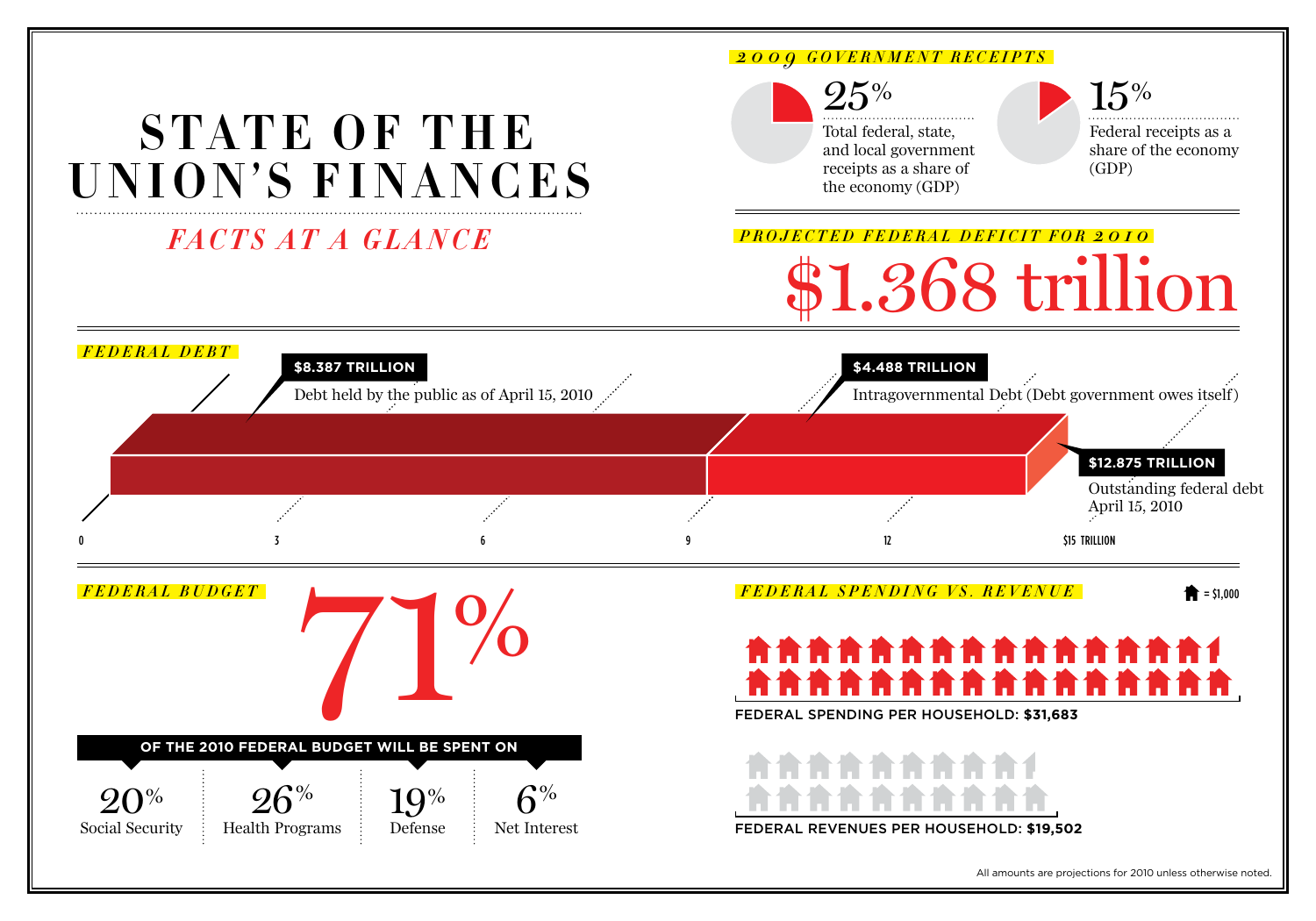# **Our Fellow Americans,**

This includes raising public awareness about key economic<br>in its history—\$1.4 trillion. In addition, the federal govern-<br>in the bring Americans teacher to find 5. The fiscal year that ended on September 30, 2009 was not a good one for the United States government and for many Americans. As you will find in this Citizens' Guide, the U.S. Government experienced the largest deficit (in dollar terms) ment was in a \$61.9 trillion financial hole comprised of explicit liabilities and unfunded promises, principally Social Security and Medicare, as of the end of fiscal year 2009. That is over \$200,000 per American, up from about \$70,000 per American at the end of fiscal year 2000.

Importantly, while the fiscal 2009 year deficit and the projected \$1.3 trillion-plus deficit for fiscal year 2010 are matters of public concern, they are largely due the effect of the recession and a weak economy, two undeclared and unfinanced wars, the stimulus bill, and several federal assistance and bailout efforts. All of these factors are temporary and will pass over time. Therefore, the real threat to our collective future is the longerterm structural deficits, escalating debt levels and burgeoning interest payments that we are projected to experience after the economy recovers, after unemployment levels decline, after the wars are over, and once we are past the recent crises.

We must begin to take steps to address this major challenge before we pass a tipping point and our foreign lenders lose confidence in our ability to put our federal financial house in order. Yes, we can take steps to create a better future if "We the People" become informed and involved. However, we must take steps to ensure that our elected representatives make tough choices in connection with federal budget and spending controls, social insurance reforms (in particular, Social Security and Medicare), and tax reform, which will generate more revenues. The sooner we act the better because time is not working in our favor.

We at the Peter G. Peterson Foundation are dedicated to promoting more federal financial responsibility and accountability today in order to create more opportunity tomorrow. This includes raising public awareness about key economic challenges, and working to bring Americans together to find sensible and sustainable solutions that transcend age, party lines and ideological differences.

Please join our fight for America's future by signing up at www.pgpf.org. Working together, we will keep America strong and the American Dream alive for future generations.

Sincerely,

lot Pour

Peter G. Peterson **Chairman of the Board**

**Laniel M. Walker** 

David M. Walker **President and CEO**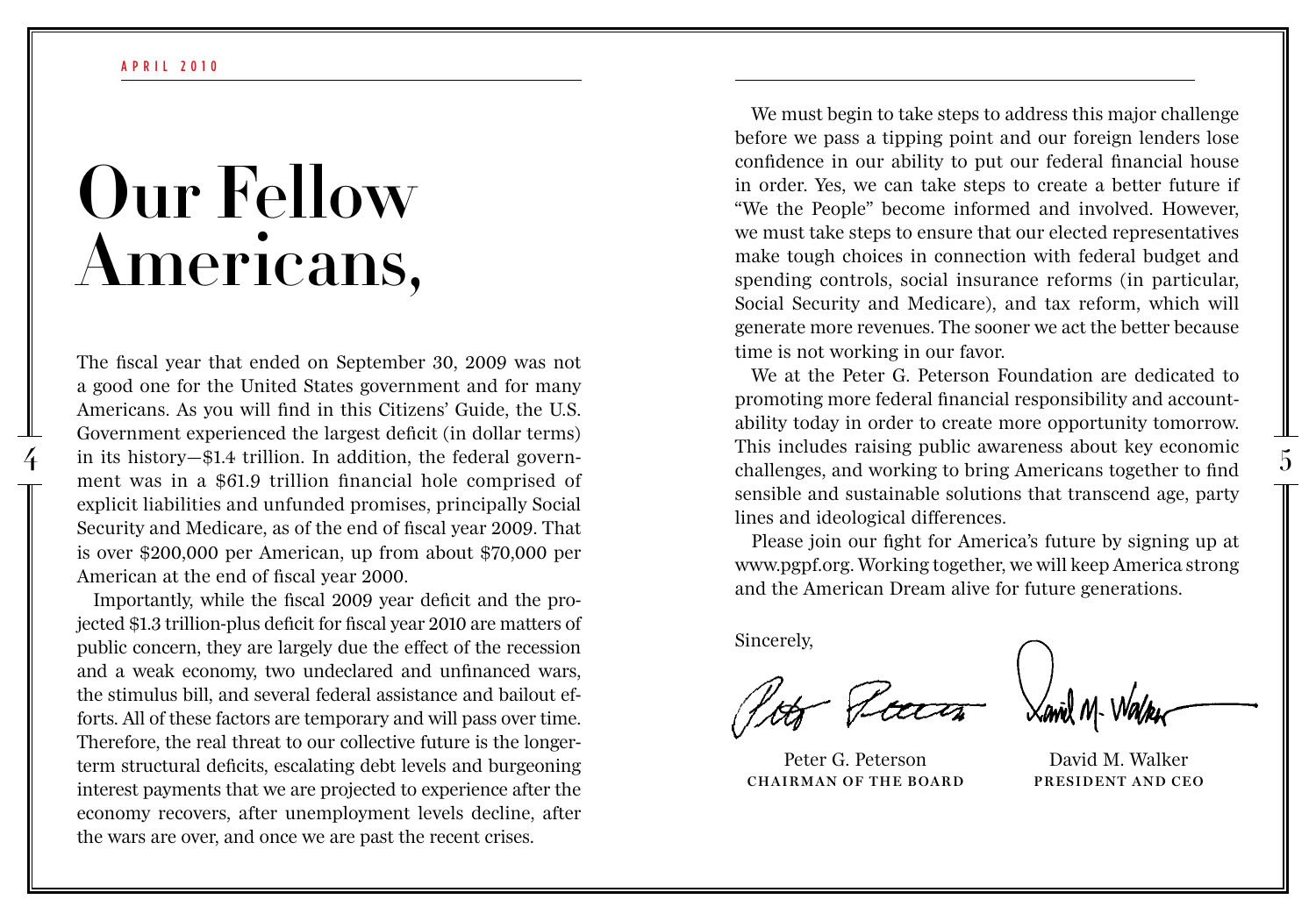# **Executive Summary**

7

*The U.S. faces a looming fiscal crisis. With escalating deficits, mounting levels of public debt, growing unfunded promises for large individual entitlement programs, and increasing reliance on foreign lenders, we as U.S. citizens should be very concerned about the deteriorating financial condition of our nation.*

1

.

Last year, at **\$1.4 trillion** or 9.9 percent of gross domestic product (GDP), the US deficit was the largest since the end of World War II. By the end of this year the estimated deficit will again reach **\$1.4 trillion.**  Our current national debt is \$12.9 trillion, or nearly 90 percent of GDP. Of this debt, the amount held by the public (i.e., by individuals, corpo rations, state or local governments, and foreign entities) is over **\$8 tril lion, or 57 percent of GDP**. Even adjusting for inflation, both of these numbers are **more than double** their size from just 10 years ago.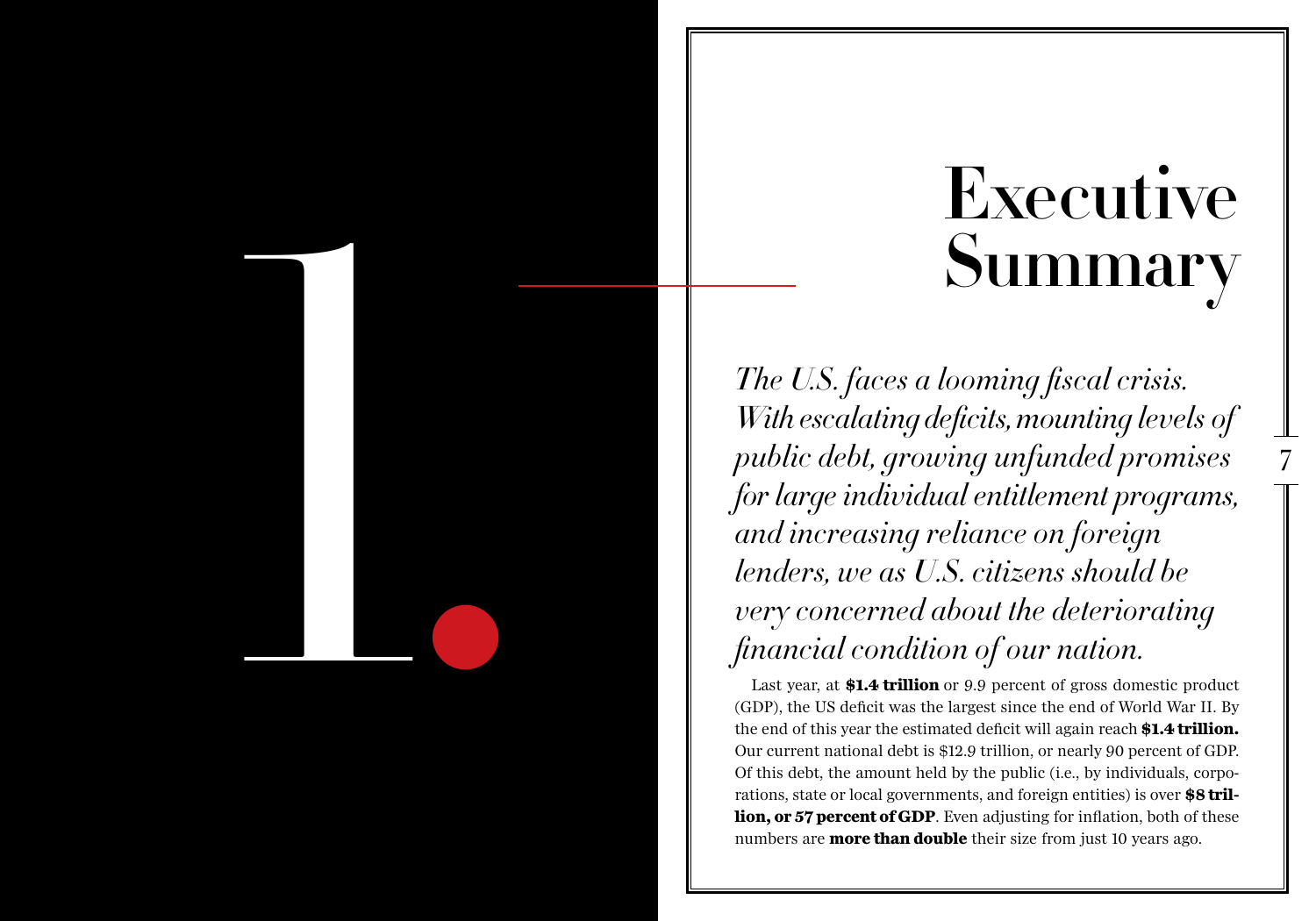The deficits for fiscal years 2009 and 2010 are largely attributable to significant declines in revenue due to a recession and weak economy, the cost of the wars in Iraq and Afghanistan, and various government bailouts and stimulus actions. These items do not represent long-term and recurring fiscal challenges. However, even after the economy recovers, the special federal interventions are complete, the wars are over, and unemployment levels are down, deficits and debt are expected to grow at a rapid rate. As a result, the U.S. will find itself in an unsustainable fiscal position in the years to come. If current policies are left unchanged, debt held by the public is projected to spike even further, reaching over **300 percent** of GDP in 2040 (*see Figure 1*).

National attention is now focused on what it will take to recover from a severe recession that has affected the livelihoods of millions of Americans. In March 2010, 9.7 percent of the U.S. population was jobless, comparable to unemployment levels of the early 1980s. Many additional workers

 $\rightarrow$ **Failure to address the long-term problem will lead to compounding interest costs, which, absent dramatic reforms, will account for an overwhelming portion of the budget in the future.**

that is intended to support job creation and economic growth. Although the additional spending will increase the near-term deficit, it will help to boost economic activity. In the medium-term, however, our nation still has to grapple with the policies contributing to our growing red ink.

An aging population and rising healthcare costs exacerbate our fiscal dilemma. Within the next year, the oldest of the 78 million baby



### executive summary executive summary executive summary executive summary executive summary

0

boomers will reach full retirement age for Social Security and Medicare. Meanwhile, healthcare costs continue to grow at an unprecedented rate. In ten years, healthcare costs are anticipated to reach roughly **\$12,000 per person** (an increase of over 50 percent from this year's estimate).

Why should we be concerned? Delaying action will make it that much more difficult to reverse our fiscal course. As the debt grows, interest on

*s o u r c e s:* Data from the Congressional Budget Office, *Long-Term Budget Outlook: June 2009*, the Government Accountability Office, *The Federal Government's Long-Term Fiscal Outlook*: January 2010 Update, alternative simulation using Congressional Budget Office assumptions. Compiled by PGPF.

1800 1840 1880 1920 1960 2000 2040 2080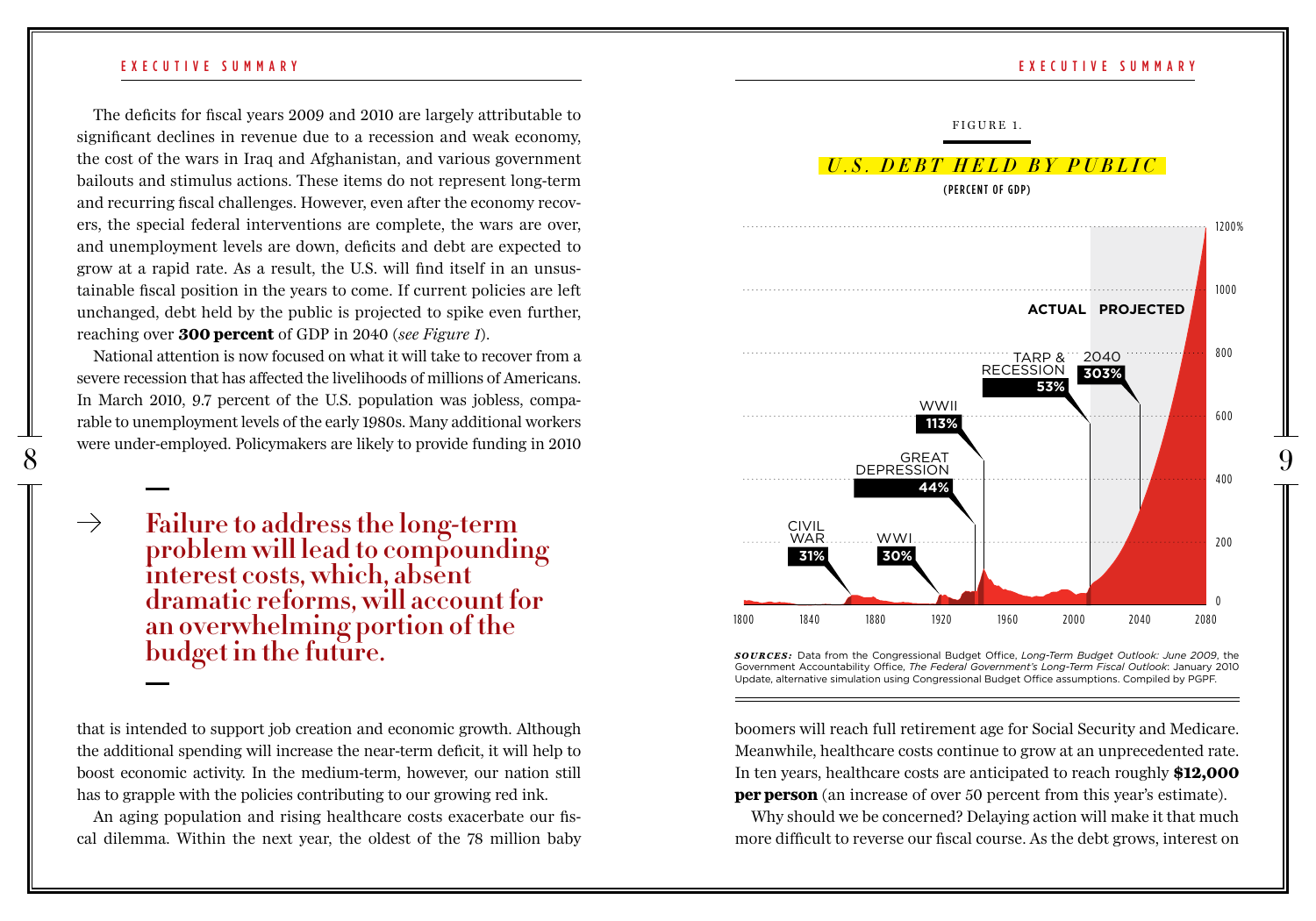### executive summary executive summary executive summary executive summary executive summary

the debt will skyrocket. In fact, in just a dozen years based on our present path, our **interest expenses will quadruple**, becoming the largest single line item in the federal budget —larger than defense, Medicare or Social Security. Today the U.S. government spends 1 percent of the total economy on interest on the debt. By 2040, assuming that the U.S. does not have to pay a risk premium, federal interest costs will account for 14 percent of the entire U.S. economy.

### $\rightarrow$ **The time for meaningful action to defuse our fiscal time bomb has come.**

**10** 11 Current interest rates are low compared to historical levels. If interest rates rise just two percentage points, interest costs alone could represent about 20 percent of the economy by 2040. Failure to address the long-term problem will lead to compounding interest costs, which, absent dramatic reforms, will account for an overwhelming portion of the budget in the future.

Borrowing at the levels projected under our current policy path would call into question our ability to manage our nation's fiscal affairs, and result in sharply higher interest rates. That, in turn, would be likely to cause even more severe economic challenges, including further downward pressure on the dollar; higher prices for oil, food and other goods; and greater levels of unemployment. Hard as it is to imagine, our nation is on course towards an even worse economic crisis than during the past few years.

What needs to be done? Our elected officials must **wake up** and, once the economy recovers, take steps to close the gap between spending and revenue. By 2024, historical revenue levels of about 18 percent of GDP will not even cover projected costs of net interest, Social Security, Medicare and Medicaid. This means the government will need to borrow to pay for other essential programs such as education, transportation, national defense and homeland security.

To help address our fiscal challenges, the President established the National Commission on Fiscal Responsibility and Reform on February 18, 2010. This bipartisan commission is charged with the task of providing recommendations on how to balance the budget by 2015 (excluding interest costs on the federal debt) and examining long-term solutions for our growing entitlement programs. The commission, chaired by former Clinton Chief of Staff Erskine Bowles and former Republican Senate Whip Alan Simpson, will issue its recommendations by December 1, 2010. While the outcome from this commission remains to be seen, the undeniable truth is that the time for meaningful action to defuse our fiscal time bomb has come.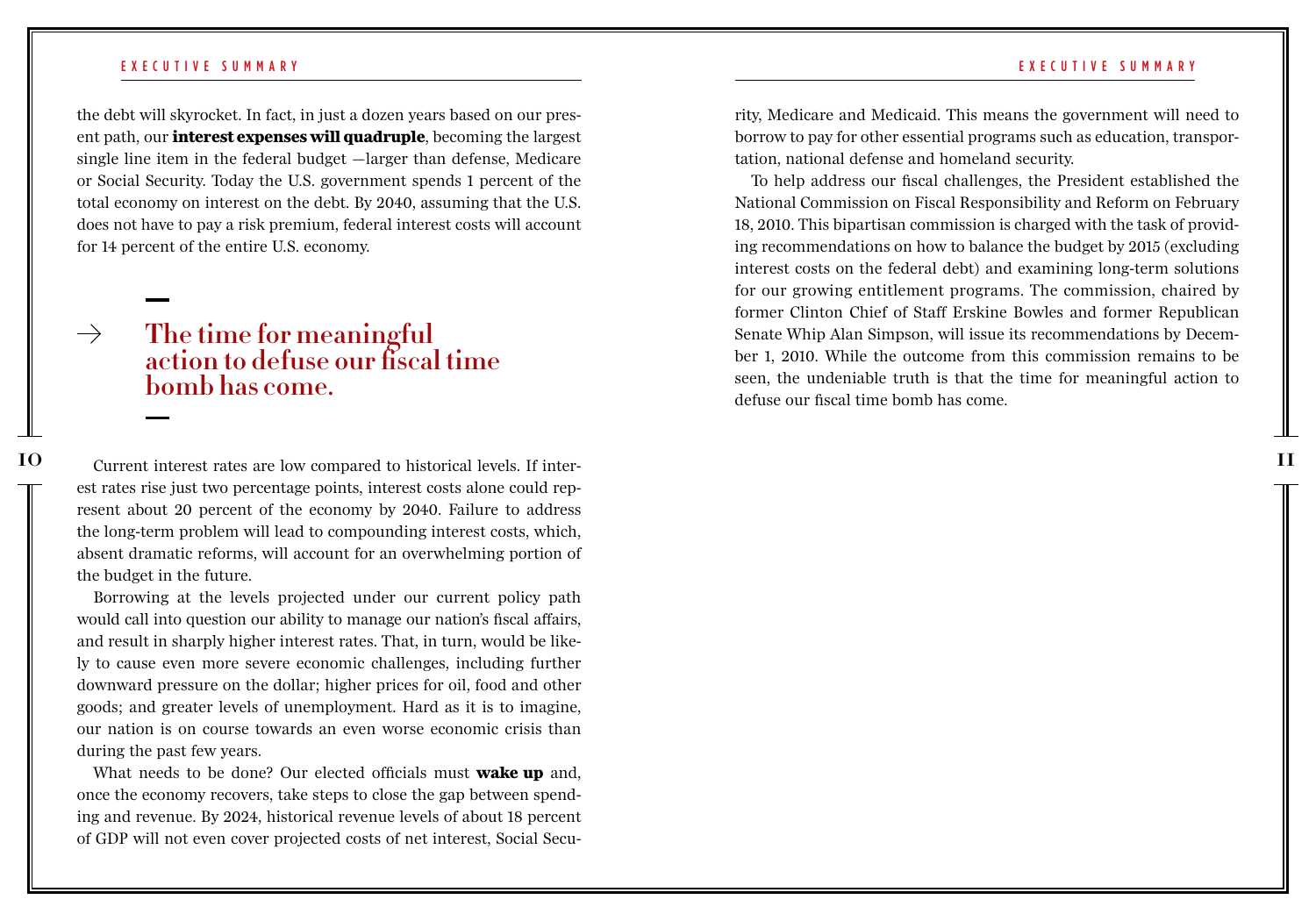# **Our Growing Fiscal Challenge**

# **the federal budget**

**CHIP SECAL Challenge**<br>
Fiscal Challenge<br>
The federal budget is a key instrument<br>
in rational policymaking. Through the<br>
amual budget process, the legislative<br>
amual budget process, the legislative<br>
amual budget process, t *The federal budget is a key instrument in national policymaking. Through the annual budget process, the legislative and executive branches determine national priorities and allocate resources among the many federal programs.* 

They also determine how to finance those decisions, whether through collecting taxes from individuals and businesses, assessing various premiums or fees, or borrowing from domestic and international lenders.

Up until the Great Depression in the 1930s, the U.S. experienced more budget surpluses than deficits. Since World War II, we have balanced the federal budget only a dozen times, with only four of those, fiscal years 1998-2001, occurring in the past 40 years (*see Figure 2*). Of the four years when we had surpluses, only in fiscal year 2000 did the federal government have an operating surplus (which excludes consid-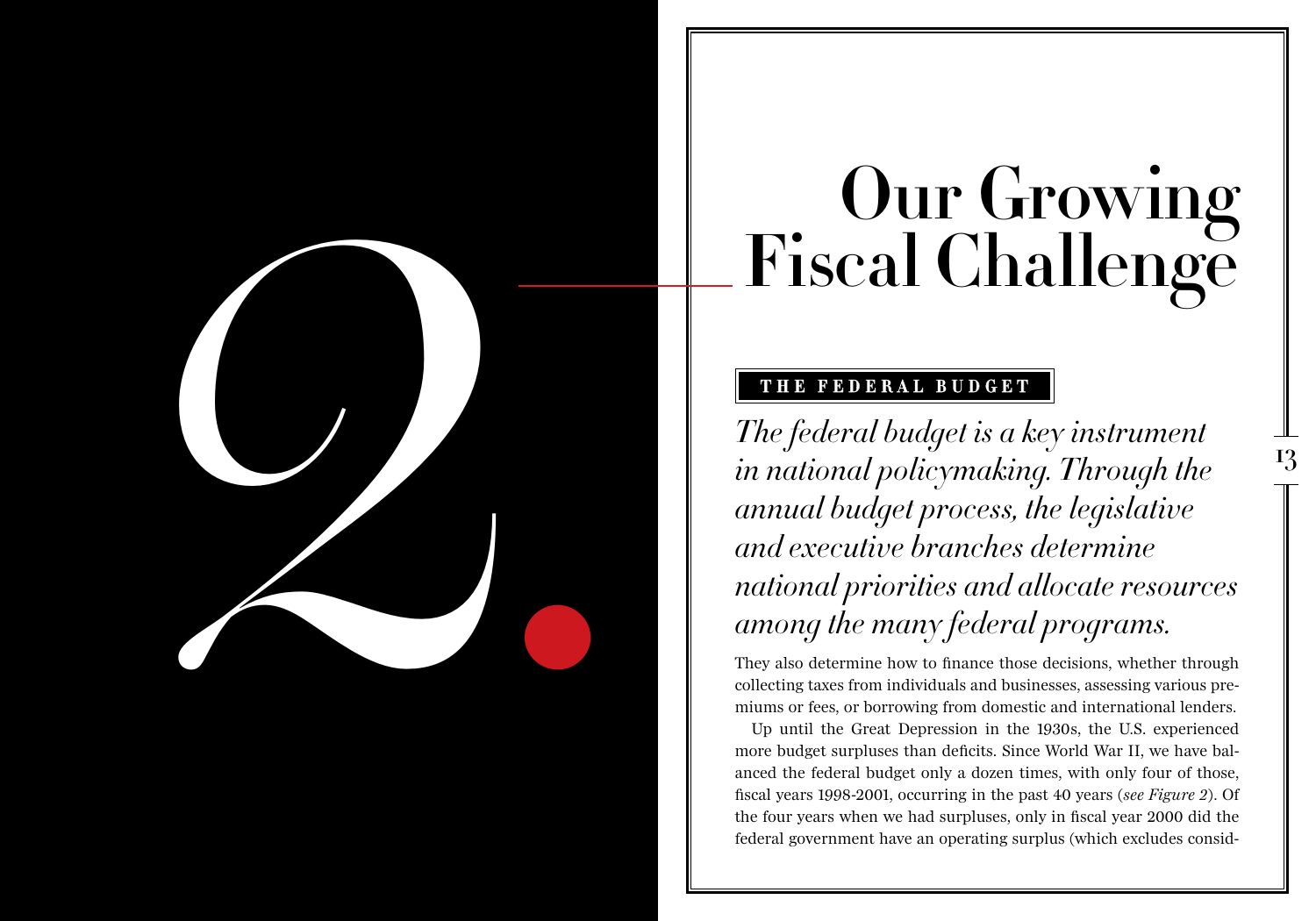

# *f e d e r a l d e f i c i t s*

(PERCENT OF GDP)



*s o u r c e s :* Data the Office of Management and Budget, *A New Era of Responsibility: The 2011 Budget*, Historical Tables and the Government Accountability Office, *The Federal Government's Long-Term Fiscal Outlook: January 2010 Update*, alternative simulation using Congressional Budget Office assumptions. Compiled by PGPF.

eration of the Social Security surplus). In the past 40 years, deficits as a percentage of the economy have averaged slightly over 3 percent.

 In fiscal year 2009, we experienced a record deficit of nearly 10 percent of GDP. That shortfall was a result of a lower level of revenue (15 percent of GDP) largely due to the recession, and higher spending (25 percent of GDP) primarily reflecting the Troubled Asset Relief Program (TARP), Fannie Mae and Freddie Mac support, increased unemployment benefits and other stimulus and bailout actions by the federal government. What's even more troubling is that under current law the gap between revenue and spending widens steadily over the next 30 years and beyond, continuing well after full economic recovery (*see Figure 3*). These annual shortfalls are the structural deficits, which, if left unchecked, will threaten the state of our nation.

What do all of these numbers ultimately mean for us as citizens? If we continue down this path, rising deficit and debt levels will impact our everyday lives by threatening our nation's economic strength (lower investment and growth), our international status (weaker standing in the world and international capital markets), our standard of living (higher interest rates for loans and mortgages, higher unemployment rates, lower wages), and possibly our national security (higher dependency

### FIGURE 3.



*sOURCES*: Data from the Office of Management and Budget Historical Tables, Government Accountability Office's *The Federal Government's Long-term Fiscal Outlook: January 2010 Update*, alternative simulation using Congressional Budget Office assumptions. Compiled by PGPF.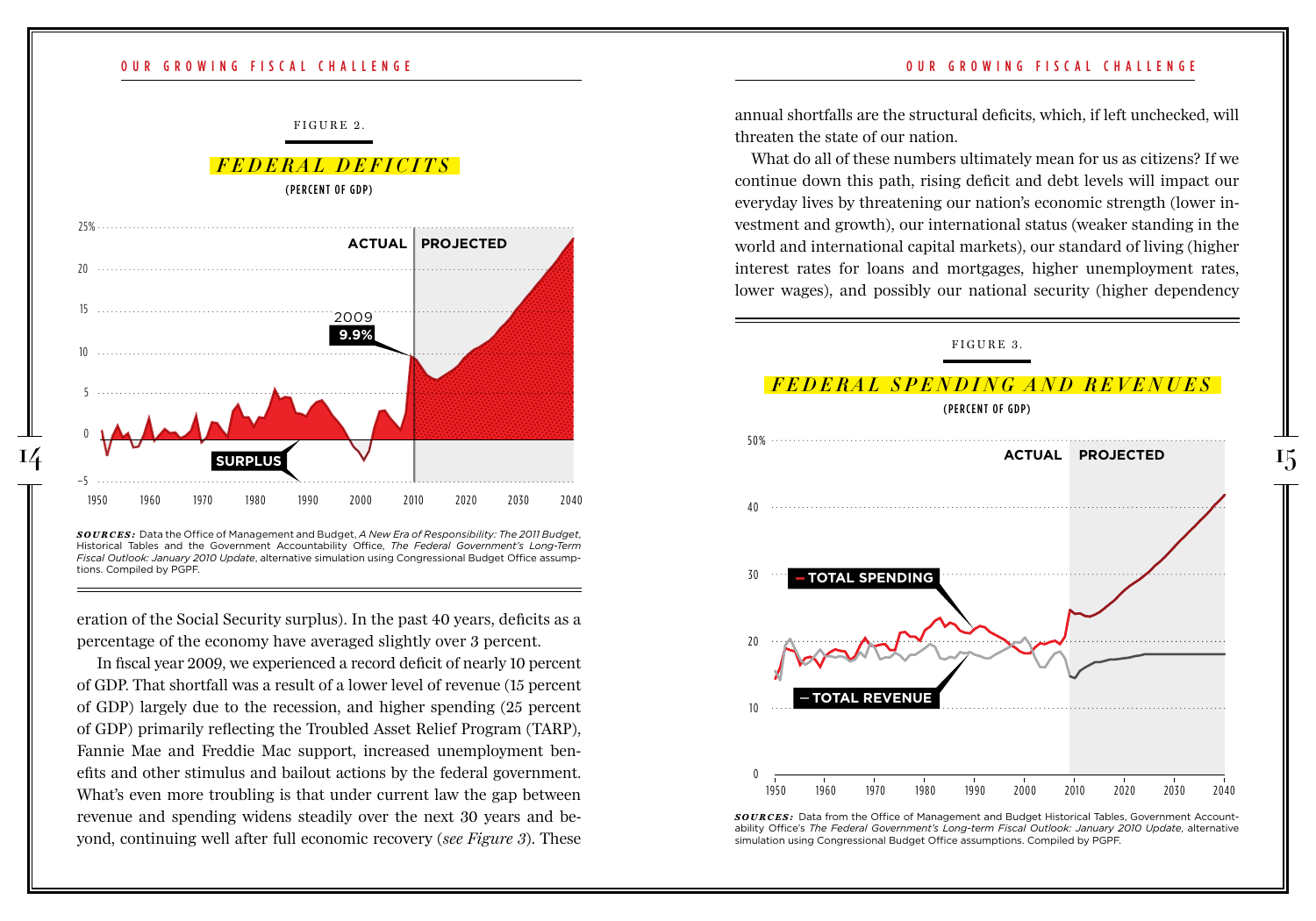on foreign governments that purchase U.S. debt). Moreover, higher debt levels mean more resources devoted to compounding interest payments on the debt, which increasingly go abroad rather than stay in this country. Thus, we have fewer resources available for domestic investment in research and development, education, infrastructure and other crucial investments that maintain our economic competitiveness.

### **Changing Composition of Spending**

Federal spending can be divided into five major categories: net interest (interest costs on the federal debt), Social Security, Medicare and Medicaid, national defense, and all other programs, which includes areas like education, income security, transportation, agriculture, housing space and science, natural resources, and health programs like the National Institute of Health and Center for Disease Control and Prevention (*see Figure 4*).



*s o u r c e s :* Data derived from the Office of Management and Budget, *A New Era of Responsibility: The 2011 Budget*, Historical Tables and the Congressional Budget Office, *Preliminary Analysis of the President's Budget:* March 2010. Calculated by PGPF.

Since 1970, the decline in defense spending as a portion of the total budget has been offset by the growth in the major entitlement programs (Social Security, Medicare and Medicaid). Spending as a percentage of GDP has grown from its historical average of 20 percent of GDP over

 $\rightarrow$ **Rising deficit and debt levels will impact our everyday lives by threatening our nation's economic strength, our international status, our standard of living, and possibly our national security.**

ed to reach 40 percent of GDP in 2040 under current policies. The three major entitlement programs (Medicare, Medicaid and Social Security) are the primary drivers of that long-term growth. Of these, Medicare and Medicaid represent the greatest challenge.

### **Economic Recovery**

As the United States continues to recover from one of the most severe economic downturns in recent history, we will continue to see additional spending in the near term for job creation and economic recovery. The recent recession—which lasted from late 2007 through mid-2009 disrupted the housing and financial markets, left millions of Americans unemployed, and created a greater need for income assistance programs. Last year, revenue levels dropped to their lowest point in recent history, falling to under 15 percent of GDP (well below the historical average of about 18 percent of GDP).

The Congressional Budget Office (CBO) estimates that the American Recovery and Reinvestment Act of 2009 (ARRA), the economic stimu-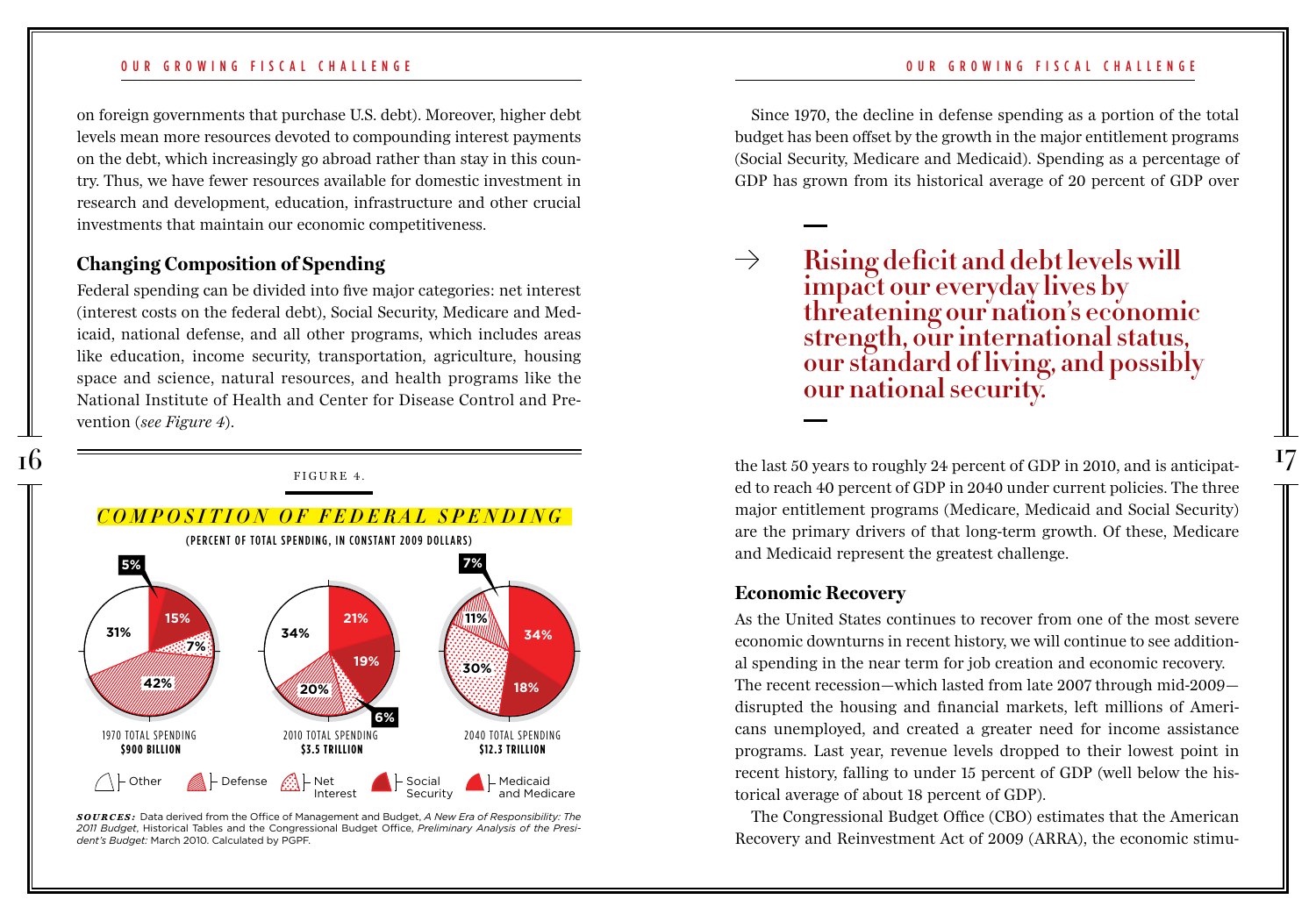lus package, has increased federal spending by \$158 billion and lowered revenues by \$114 billion through December 2009. The higher spending levels were primarily for government purchases of goods and services, aid to state and local governments, and income transfer payments to individuals. The revenue reduction primarily reflected tax cuts for lower and middle-income people, extension of first-time homebuyer credit, and changes to corporate taxes. CBO estimates that the stimulus package added between 1 million and 2.1 million jobs and increased the GDP by 1.5 percent to 3.5 percent in October through December 2009.

## **healthcare reform**

Health care is the major player at the heart of our fiscal crisis. Medicare, which retirees rely on for their health insurance, and count for most of the projected long-term growth in spending. Together, they account for 5 percent of today's GDP (20 percent of spending); within 30 years they are projected to cost 11 percent of GDP (25 percent of spending). By 2080, according to projections, the two programs alone will represent 18 percent of GDP, equal to the historical average level of federal revenues (*see Figure 5*). Consequently, any long-term plan to stabilize the national debt as a percentage of the overall economy will depend on successfully controlling the costs of federal health programs.

There are two core reasons why the cost of Medicare is growing so fast: as baby boomers retire and people live longer after the age of 65, the number of retirees is increasing; and overall health care costs in the U.S. are rising rapidly. It is the growth in health care costs that represents the major threat to our standard of living.

Currently, Americans spend on average \$8,000 per year on health care—far more than any other developed nation. Comparable highincome countries such as England, Germany, Japan, and Canada spend between one-half and two-thirds of what the U.S. spends on health care



*s o u r c e s :* Data from the Government Accountability Office, *The Federal Government's Long-Term Fiscal Outlook:* January 2010 Update, alternative simulation using Congressional Budget Office Assumptions. Compiled by PGPF.

per capita. Yet, our health outcomes are no better, and by some measures are even worse. For example, the US ranks poorly among Organisation for Economic Co-operation and Development (OECD) countries in terms of obesity and infant mortality. U.S. health care costs are projected to grow even further in the near future, eating up a larger and larger share of our economy. In 1980, health care spending made up 8 percent of our economy. By 2000 it grew to nearly 14 percent, and by 2020 it is anticipated to exceed 20 percent. From 2020 on, health care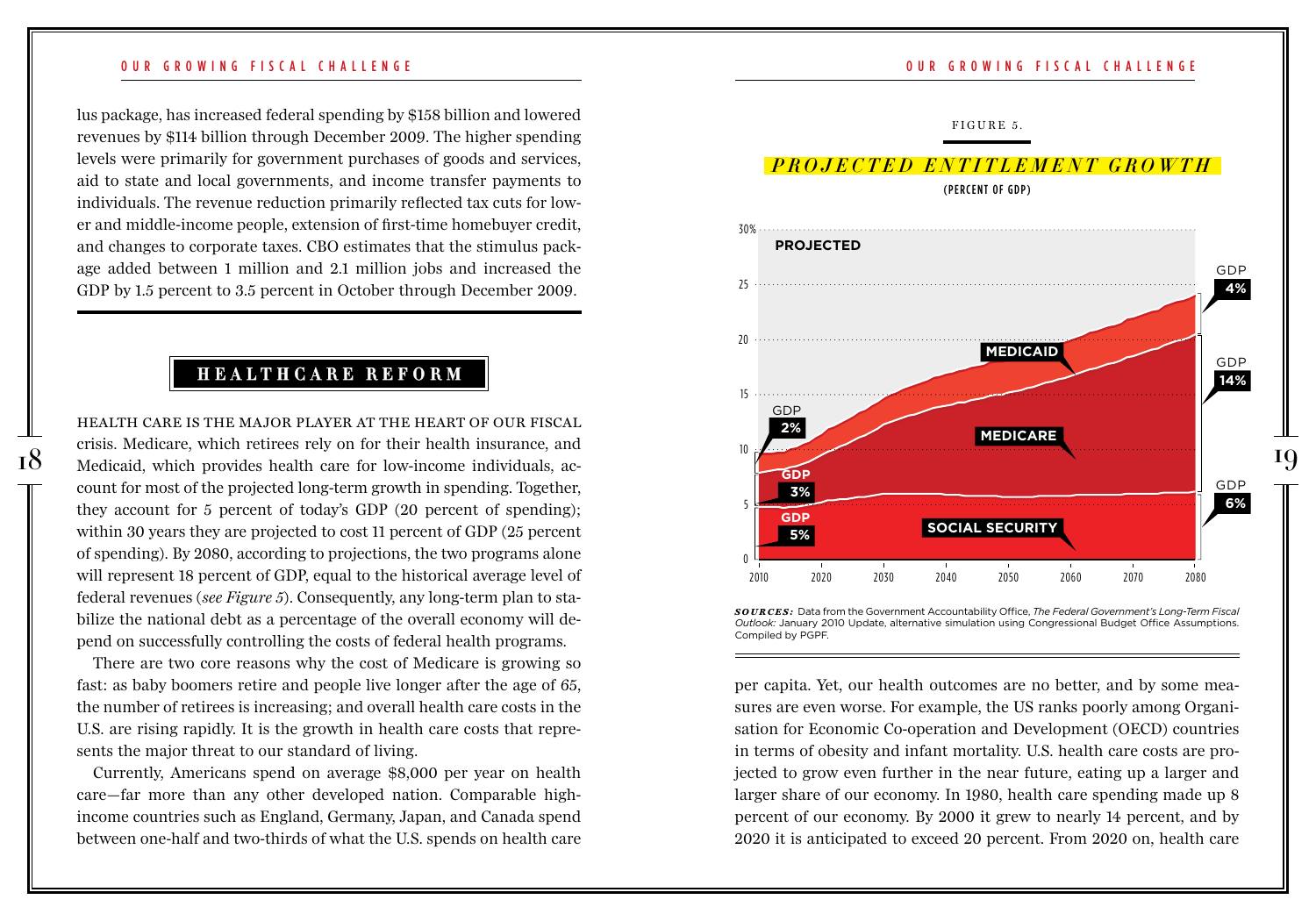

*s o u r c e s :* Data from the Congressional Budget Office, *The Long-Term Fiscal Outlook*: June 2009. Compiled by PGPF.

costs are projected to skyrocket, absent systemic reform (*see Figure 6*).

Studies by economist Uwe Reinhardt, the McKinsey Global Institute and the International Federation of Health Plans suggest that a major reason why U.S. health care is so much more expensive than the rest of the world is that the price of our medical services is higher. A medical appointment, prescription drug, surgery or test will, in general, cost more in the U.S. than in Europe. But prices are not the only driver of national costs. Americans also receive a lot of unnecessary medical care. Studies by the Dartmouth Atlas Project have shown that some regions of the country, such as Florida, New Jersey, and Texas, consume many more expensive medical services than the rest of the country and are no healthier for it.

Most experts agree that the way that health care is paid for in the U.S. drives up costs. Doctors in the United States are paid on a feefor-service basis, meaning that they have an incentive to order more procedures and schedule more appointments. They are paid more if they deliver a lot of treatments (especially more expensive procedures such as CAT scans and MRIs), a system that may not result in making patients healthier. Moreover, most American consumers are not aware of how much they spend on health care. Insurance pays for most health care costs, and employers pay for most insurance. Economic research (Gruber and Krueger, 1991) shows that employers give smaller raises because of health care costs. As a result, the process of paying for health care is so indirect and opaque that most people have little reason to consider whether or not they are getting good value for their health care dollar.

Reforming health care to be more cost effective requires changing the economics of medicine. It means replacing the current fee-for-service system with a system that rewards doctors for keeping patients

 $\rightarrow$ **U.S. health care costs are projected to grow even further in the near future, eating up a larger and larger share of our economy.**

means giving consumers an incentive to keep doctors and other providers accountable for quality and cost. Those changes will involve difficult choices for society. Health is precious and most consumers do not want to spare any expense that might potentially improve their health. Nevertheless, choices have to be made because costs are growing faster than the government or our people can afford and sustain.

In March 2010, Congress passed and President Obama signed into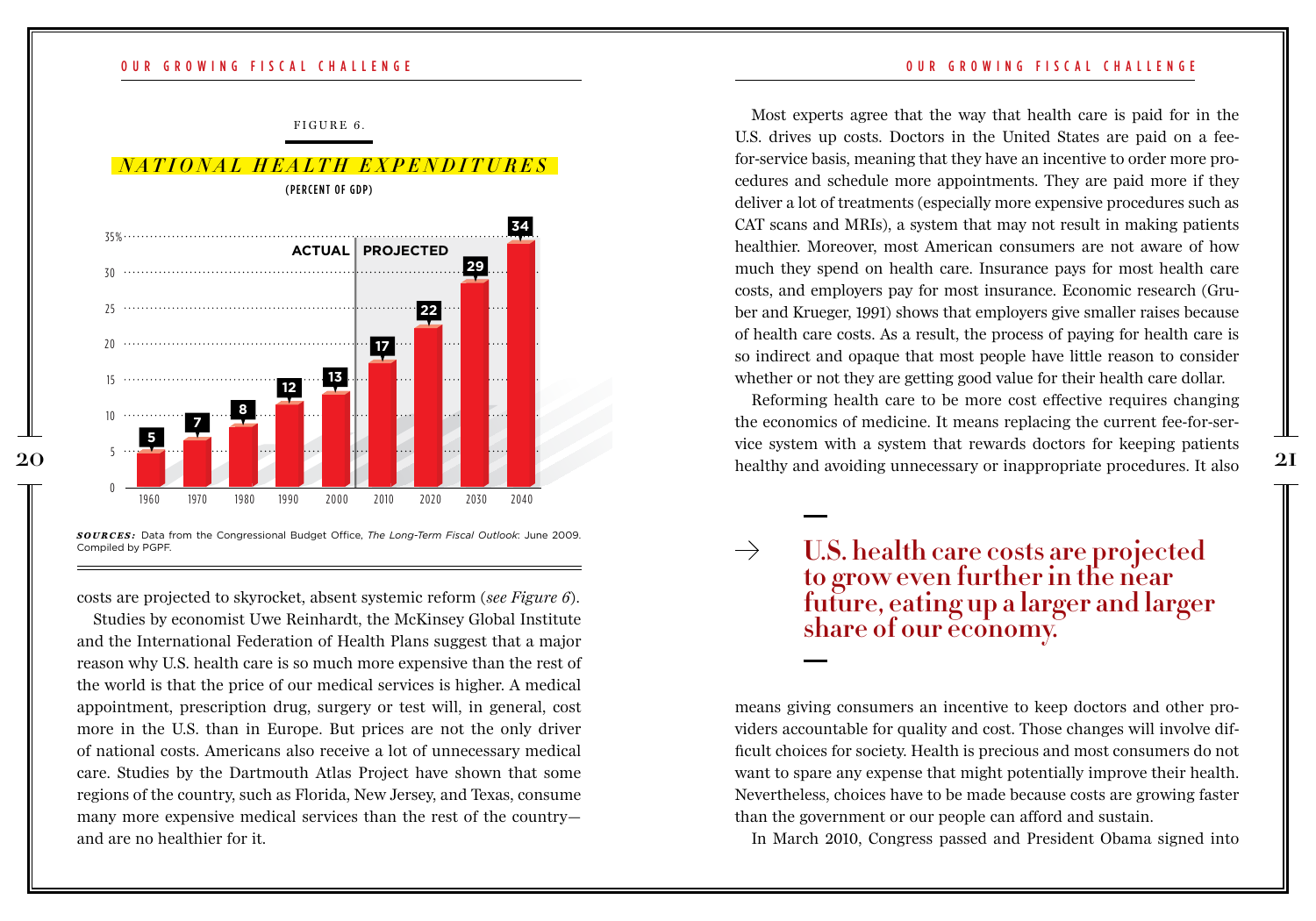law sweeping health care reform. CBO estimates that by 2019 the new law will provide federally-subsidized health insurance for about 32 million Americans who would otherwise be uninsured. The historic law takes steps in the direction of more cost-effective care by promoting experiments with new payment systems, comparative effectiveness research, and electronic health records.

Under the new law, the expansion of health insurance coverage is mostly paid for by slowing the growth of Medicare payments to hospitals and other providers, and increasing Medicare payroll taxes. For reduced Medicare payment rates to be sustainable the overall health care system will have to become more efficient and keep down unnecessary costs. Otherwise Medicare payments will not be in line with the costs of the overall health care system. That in turn could limit Medicare beneficiaries' access to providers, or contribute to cost-shifting to private payers. Either result could eventually force an upward revision in payment rates.

The projected payment rate cuts and new payroll tax income would but those resources will be needed to pay for the new health insurance subsidies. Consequently, much work remains to stabilize health care costs as a percentage of the federal budget and the overall economy and keep total federal spending for health care from growing faster than our willingness to pay.

# **social security**

Social Security is the major source of income for most retirees in America, and most workers pay more in Social Security payroll taxes than in income taxes. Payroll taxes are credited to the combined Social Security trust fund, which, like the Medicare trust fund, is an accounting mechanism that tracks dedicated payroll tax income and benefit payments. While the trust funds carry distinct legal, political and moral significance, they do not have immediate budgetary or economic impact.

### FIGURE 7.

### *SOCIAL SECURITY SURPLUS/DEFICITS* (PERCENT OF GDP)



*s o u r c e s :* Data from the Congressional Budget Office, *The Long-Term Fiscal Outlook*: June 2009. Compiled by PGPF.

Over the past 25 years, Social Security has consistently brought in more tax revenue than it has paid out in benefits, creating a positive balance in the trust fund. If it had not been for the Social Security cash surpluses, our past deficits would have been even larger. By 2016 Social Security will start adding to the federal deficit instead of reducing it (*see Figure 7*). More recent projections show the recession causing a temporary cash deficit in the near term. As more baby boomers retire, benefit payments will increasingly outgrow Social Security tax revenue. That wave of baby boomer retirements is not a demographic blip: the U.S. population will continue to include a larger proportion of older people than it has up to now. Given current policy, the Social Security trust fund will be depleted and, absent policy changes, the program will lack sufficient resources to pay all of its scheduled benefits as early as 2037.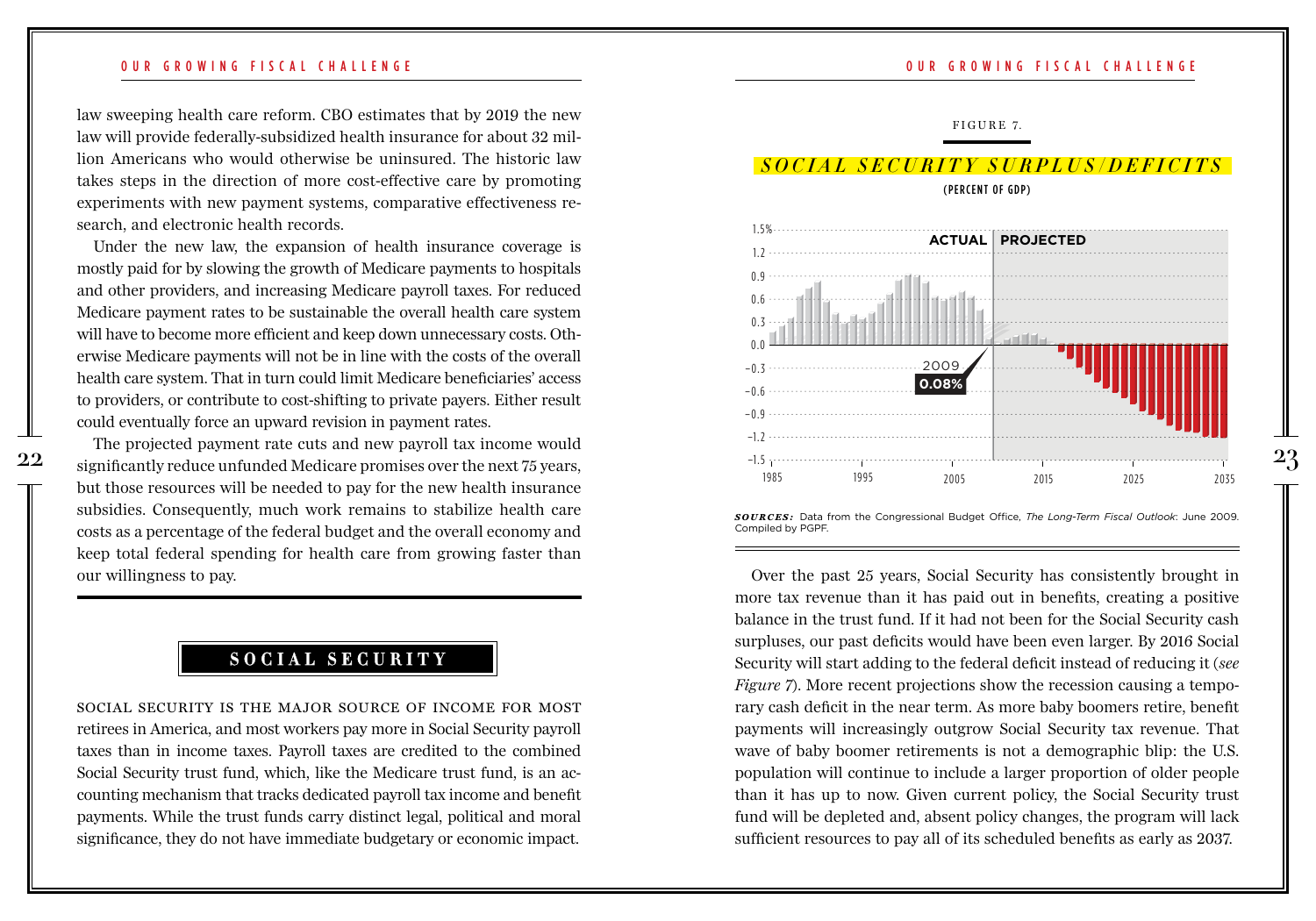The root cause of Social Security's shortfalls is the same growth in retirees that is affecting Medicare's finances. Longer life spans mean more years of collecting Social Security benefits and thus more financial de-

 $\rightarrow$ 

# **The recession has caused a temporary cash deficit, and by 2016 Social Security will start adding to the federal deficit instead of reducing it**

 $24$  mands on the system. At the same time, people have been having fewer  $25$   $\overline{\text{REVENUE}}$ mands on the system. At the same time, people have been having fewer in the number of younger workers paying Social Security taxes. In 1950, there were 16 workers paying taxes to support each retiree. Now there are 3.3, and by 2040 there will be only 2. Unless Social Security taxes increase, or benefit payments decrease, Social Security will require special appropriations from Congress to fulfill current benefit promises.

# **discretionary spending**

Although Medicare, Medicaid, and Social Security are mandatory spending programs that do not depend on annual congressional action to pay benefits, over one-third of the budget consists of discretionary programs that have to be funded through annual appropriations legislation.

The largest category of discretionary spending is defense. In fact, for many years national defense was by far the largest portion of the federal budget. Since the end of World War II, we have gradually reduced defense spending from over half of the budget to about one-sixth of the budget by the year 2000. However, the invasions of Afghanistan and Iraq have caused defense spending to increase as a share of the budget, and it now stands at about one-fifth of all federal spending.

The discretionary budget also includes many vital non-defense programs. Such spending pays the salaries of most government employees and allows the government to operate. Homeland security, foreign relations, education, research and development, disaster assistance, highways, air traffic control, the Congress, the Supreme Court, and the operations of the White House are all examples of discretionary spending. About 19 percent of the 2010 budget consists of nondefense discretionary spending.

# **revenue**

Nothing is free, and our government costs Americans money. Most Americans pay taxes on their income, money that is used to support the federal government. Historically, around 18 percent of national income is paid to the federal government in the form of taxes. That money is then used to fund government's operations and spending programs.

The majority of the government's revenue comes from three types of taxes: individual income taxes, payroll taxes, and corporate income taxes. Income taxes are progressive, meaning higher income individuals face higher tax rates. However, payroll taxes are regressive because they only apply to the first \$106,800 of wage income (in 2010), and any earnings beyond that are not subject to payroll taxes. The more an individual earns above the limit (which is indexed to inflation), the smaller his or her payroll taxes are as a portion of income. Corporate income taxes reduce earnings for the shareholders of corporations, who generally have larger incomes. Corporate income taxes also result in higher prices to consumers.

The highest-earning 1 percent of Americans pay for about 24 percent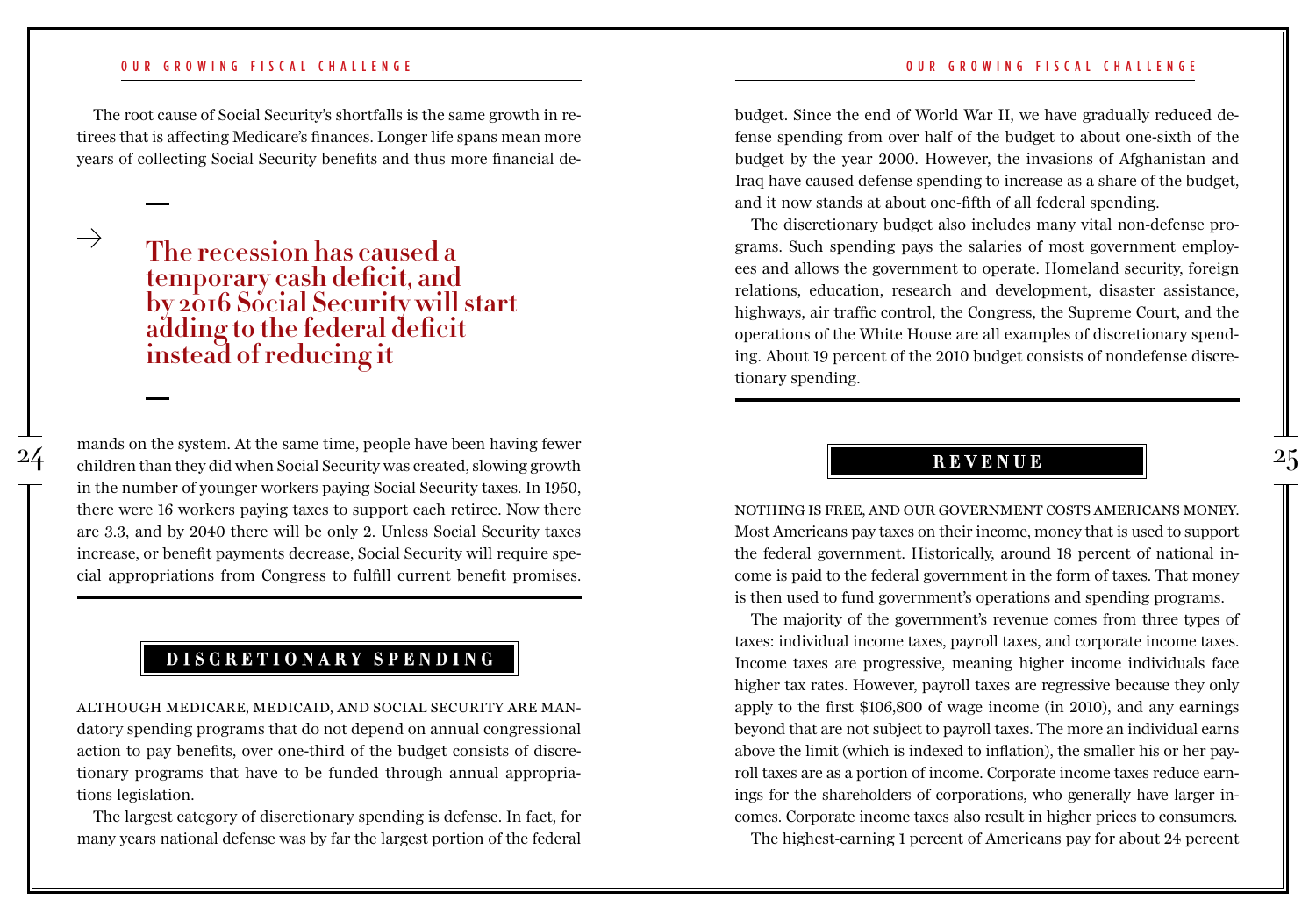### OUR GROWING FISCAL CHALLENGE

SHARE OF

### OUR GROWING FISCAL CHALLENGE

of the government's tax revenue, and the top 20 percent pay about 71 percent of total federal taxes (*see Figure 8*). In 2010, an estimated 45 percent of taxpayers will pay no income taxes or will receive a refundable (cash) tax credit, but only 13 percent will have to pay no income tax **0% 2.3% 8.2% 18.1% 71.5%** (or receive a credit) and no payroll tax.

TOP 1%



**SOURCES:** Data from the Tax Policy Center. Compiled by PGPF.

The U.S. tax code is riddled with special exemptions, deductions, and credits that affect people's tax liabilities. For example, homeowners can deduct the interest cost on their primary mortgages from their taxable income, and the value of health insurance provided by an employer is exempt from taxation. Renters and people who buy their own health insurance don't get the similar tax benefits.

All of these special exemptions and tax breaks are similar to direct government spending in that they also have a cost (in the form of reduced revenues) that affects the government's "bottom line." The Treasury reported that tax exemptions and deductions for health care cost alone added over \$250 billion per year (or nearly half of the cost of the Department of Defense). Tax policy experts estimate that if we eliminated all of the special deductions and credits we could raise 44 percent more revenue than we do now without actually raising tax rates.

Most Americans do not want higher taxes. But since the Federal government does not have enough revenues to pay for the commitments it has made, tax revenues will have to go up unless programs are cut. The money for government programs will have to come from somewhere: higher income tax rates, fewer special exemptions, or perhaps a new tax altogether such as a consumption tax.

**DEBT** 

# "The debt of the United States… was the price of liberty."

ALEXANDER HAMILTON *1790, First Report On The Public Credit*

The debt is the cumulative total of all of our previous deficits and surpluses and other federal financial transactions. Since the founding of our country, when the Revolutionary leaders needed to borrow to fight the war against the British for independence, the United States has dealt with the process of borrowing, repaying, and recording debt. Our debt has never, however, reached the levels that are currently projected for the near future, absent major policy changes.

The federal debt—which is displayed in a "national debt clock"—is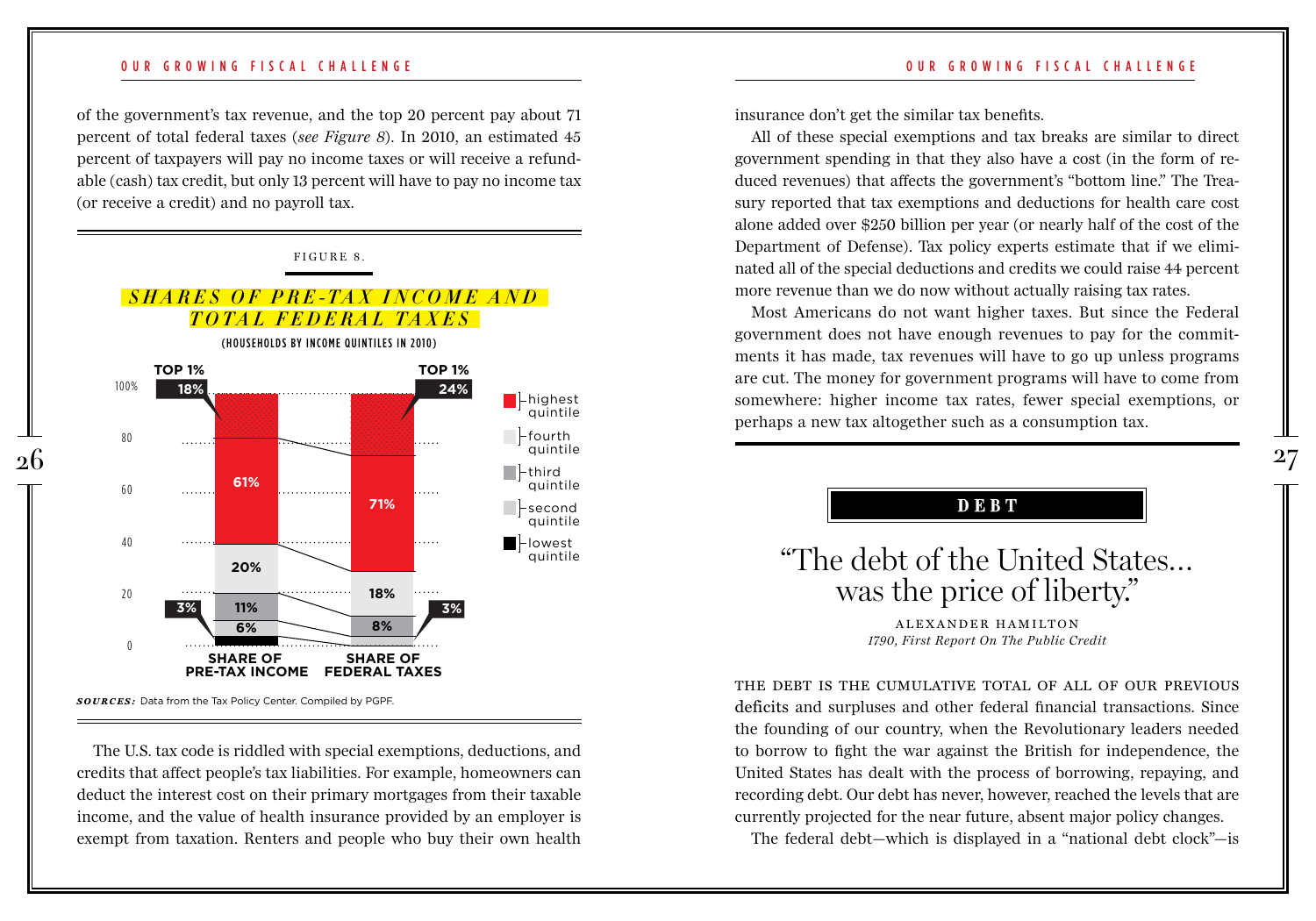comprised of two parts: intragovernmental debt—Treasury securities held by federal trust funds (e.g., Social Security and Medicare) and other government accounts—and debt held by the public, which are marketable securities issued by the Treasury and sold to both domestic and foreign investors. Because Americans have low savings rates, the federal government has become increasingly dependent on foreign lenders to finance the nation's deficits and debt. As of April 2010, foreign investors hold 47 percent of public debt.

 $\rightarrow$ **Debt is, perhaps, the "price of liberty," but what is the price of debt?** 

In February 2010, Congress voted to raise the debt ceiling, or the<br>29 upper limit of our national debt, to \$14.3 trillion. The debt ceiling is the state of 5.4 percent of the structure of the structure of the structure of In February 2010, Congress voted to raise the debt ceiling, or the now \$2 trillion higher than it was just a year ago. The total debt more than doubled in the past decade from \$5.6 trillion to **\$12.9 trillion as of April 2010**. Debt held by the public has also more than doubled in the last decade, rising from about \$3.4 trillion in 2000 to about **\$8.3 trillion** as of April 2010.

With deficits projected to reach over \$1 trillion through 2011, and to remain above \$700 billion for the next ten years, the national debt level is expected to grow dramatically.

Debt levels, at the highest they have been since World War II, could lead to substantial interest payments in the future, if they persist. By 2012, projected spending on interest will exceed spending on Medicaid. By 2018, interest spending will exceed Medicare spending. By 2046, interest spending will exceed total federal revenues (*see Figure 9*).

 The implications of these high debt levels, however, extend beyond just higher interest payments and lower levels of investor confidence. The United States may be an unlikely candidate for defaulting on its debt, but debt at the level projected in coming decades would be

### OUR GROWING FISCAL CHALLENGE THE SERVICE OUR GROWING FISCAL CHALLENGE

FIGURE 9.

### *INTEREST COSTS ARE PROJECTED TO E X CEED…*

| <b>BUDGET CATEGORY</b>                        | <b>IN YEAR*</b> |
|-----------------------------------------------|-----------------|
| Medicaid spending, 1.7% of GDP                | 2012            |
| Defense spending, 3.6% of GDP                 | 2017            |
| Medicare spending, 3.9% of GDP                | 2018            |
| Social Security, <b>5.4%</b> of GDP           | 2022            |
| All other spending, 5.4% of GDP <sup>**</sup> | 2022            |
| Total Revenues, 18.1% of GDP                  | 2046            |

\*Assumes interest rate of 5.4 percent. If interest rates rise, projected interest costs will exceed projected program costs earlier than shown.

\*\*Projections are constant share of GDP after 2020.

*s o u r c e s :* Data from the Congressional Budget Office, Preliminary Analysis of the President's Budget: March 2010 and Government Accountability Office *The Federal Government's Long-Term Fiscal Outlook: January 2010 Update*. Compiled by PGPF.

unsustainable, and could lead to lower standards of living, lower domestic investment, and higher interest and inflation rates over time. Interest rates are currently at an historic low—three-month rates are close to zero, while they hovered around 8 percent as recently as 1990. The interest cost on our debt would increase dramatically if rates rise in the future.

The Maastricht criteria, which must be met by European Monetary Union states looking to adopt the Euro as their currency, is an internationally recognized standard for fiscal policy. The criteria limits inflation and interest rates based on international averages, and caps deficit and public debt levels at 3 percent and 60 percent of a country's GDP, respectively.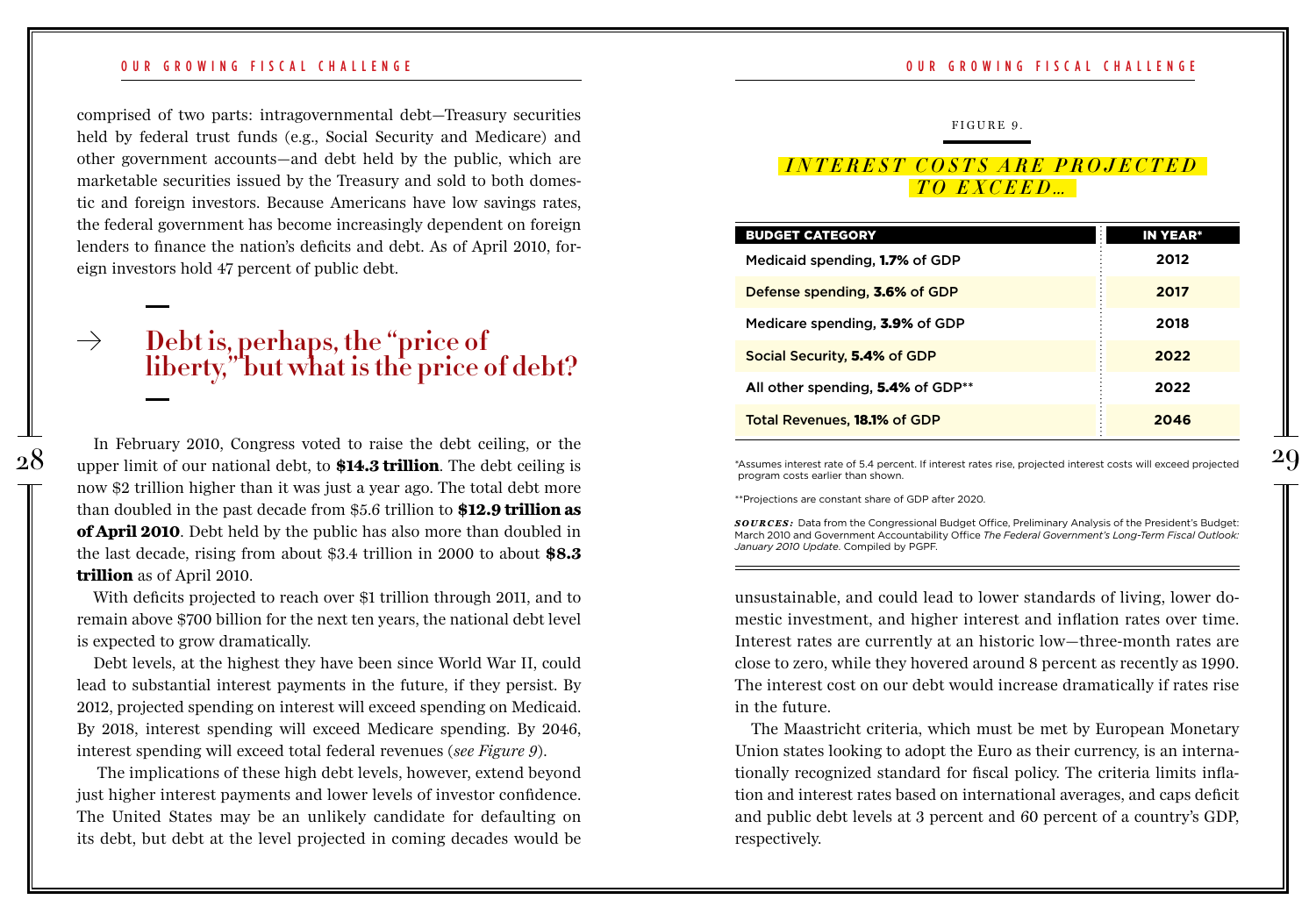Countries with higher debt-to-GDP levels often also face both economic and political crises. Greece, a country whose debt-to-GDP ratio exceeded 110 percent in April 2010, is facing correspondingly lower bond ratings, concern over political credibility, and international pressure to make swift and drastic policy changes. Ireland and Spain, whose deficits were more a result of loss in tax revenue related to the recession than to poor fiscal policies, are seeing the implications in high unemployment rates and major decreases in international investor confidence.

# **major fiscal exposure**

The largest category of exposures, however, contains the growing unfunded promises for Social Security and Medicare benefits for current and future beneficiaries. Although people rely on the promise of those benefits, the Congress and the President can—and at times do—change the programs in ways that increase or decrease the value of expected benefits, and thus alter the size of the implicit exposure. For example, in the past, policymakers have increased payroll tax contributions,

### OUR GROWING FISCAL CHALLENGE THE SERVICE OUR GROWING FISCAL CHALLENGE

### FIGURE 10.

## *major fiscal e x p o s u r e*

( \$trillions )

| were more a result of loss in tax revenue related to the recession than to<br>poor fiscal policies, are seeing the implications in high unemployment         |                                                                      | 2000   | 2009   |
|--------------------------------------------------------------------------------------------------------------------------------------------------------------|----------------------------------------------------------------------|--------|--------|
| rates and major decreases in international investor confidence.                                                                                              | <b>EXPLICIT LIABILITIES</b>                                          | \$6.9  | \$14.1 |
|                                                                                                                                                              | • Publicly-held debt                                                 | 3.4    | 7.6    |
|                                                                                                                                                              | • Military & civilian pensions &<br>retiree health                   | 2.8    | 5.3    |
| MAJOR FISCAL EXPOSURE                                                                                                                                        | • Other Major Fiscal Exposures                                       | 0.7    | 1.3    |
| THE TERM "FISCAL EXPOSURES" IS A MEASURE (IN PRESENT VALUE)<br>of federal liabilities, commitments, contingencies, and unfunded promis-                      | <b>COMMITMENTS &amp; CONTINGENCIES</b>                               | 0.5    | 2.0    |
| es, which, under current law, will cost the government at a future date.<br>Referring to <i>Figure 10</i> , the federal government was in a \$61.9 trillion- | • E.g., Pensions Benefit Guaranty<br>Corporation, undelivered orders |        |        |
| plus hole as of September 30, 2009 (an increase of \$5.5 trillion from the<br>previous year).                                                                | <b>SOCIAL INSURANCE PROMISES</b>                                     | 13.0   | 45.8   |
| Right now, each American's share of the \$61.9 trillion in fiscal ex-                                                                                        | • Future Social Security benefits                                    | 3.8    | 7.7    |
| posures is over \$200,000. Every year in which there are no down pay-                                                                                        | • Future Medicare benefits                                           | 9.2    | 38.2   |
| ments or reforms made to these liabilities and promises, the total grows<br>by \$2 to 3 trillion—or \$6,500 to \$10,000 per person—on autopilot.             | • Future Medicare Part A benefits                                    | 2.7    | 13.8   |
| Some exposures are explicit and known liabilities that the federal                                                                                           | • Future Medicare Part B benefits                                    | 6.5    | 17.2   |
| government is legally obligated to fulfill. Commitments and contingen-<br>cies represent contractual requirements that the federal government is             | • Future Medicare Part D benefits                                    |        | 7.2    |
| expected to fulfill when or if specified conditions are met.                                                                                                 | <b>TOTAL</b>                                                         | \$20.4 | \$61.9 |

*n o t e :* Estimates for Medicare and Social Security promises are from the Social Security and Medicare Trustees reports which are as of January 1, 2009 and show unfunded liabilities for the next 75 years. Future promises are discounted to present value based on a real interest rate of 2.9% and CPI growth of 2.8%. The totals above do not include liabilities on the balance sheets of Fannie Mae, Freddie Mac, and the Federal Reserve. Assets of the U.S. government not included. May not add due to rounding.

*s o u r c e s :* Data from the Department of Treasury, *2009 Financial Report of the United States Government.* Compiled by PGPF.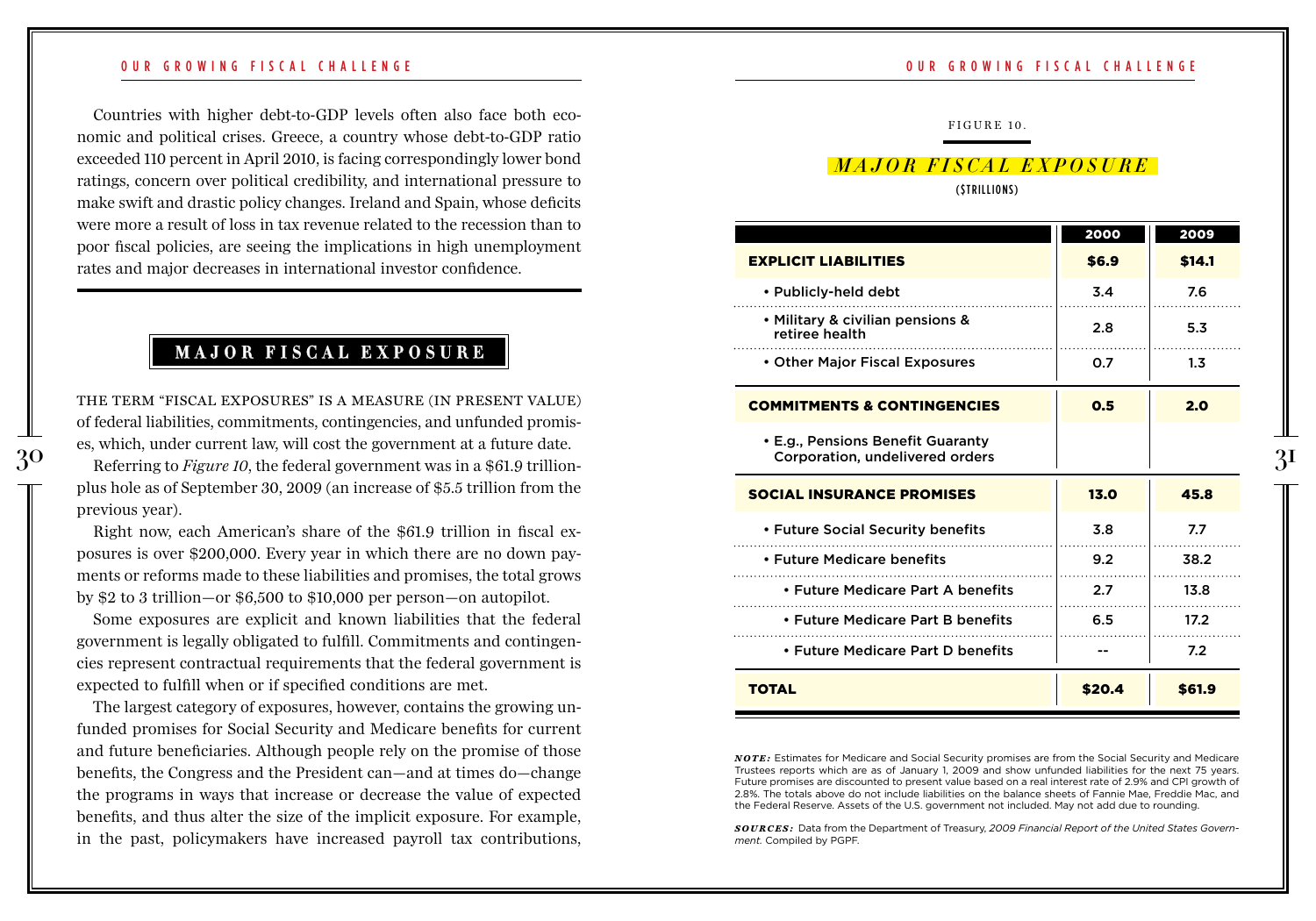increased the retirement eligibility age, changed cost-of-living adjustments, and increased beneficiary premiums applicable to such pro-

 $\rightarrow$ **Right now, each American's share of the \$61.9 trillion in fiscal exposures is over \$200,000.**

grams. In addition, the U.S. Supreme Court has ruled that the benefits under those programs can be changed at any time through legislation.

### **shortcomings of the budget and budget process**

The federal budget is intended to provide a guideline to annual fiscal policymaking. It does, however, have major weaknesses when it comes to both understanding and managing the finances of the United States government.

- First, the annual budget process focuses on the near term, rather than on the long-term impacts of fiscal choices. Decision makers do not devote the same level of scrutiny to future outcomes as they do to current costs. As a result, the longer-range impact on the nation's structural budget has been neglected.
- Second, children cannot vote, and younger people are less engaged in the political process. As a result, those individuals that will carry most of the future burden of current fiscal irresponsibility are not represented in the decision-making.
- Third, the budget is primarily cash-based, and thus ignores future costs that are likely to result from various activities and tax policies

of the federal government. Some of those costs reflect federal liabilities and legal obligations. Others are obligations for benefits that will be paid in the future, including Social Security and Medicare.

• The budget process lacks effective means to achieve and preserve sound budgetary objectives and desired outcomes. Statutory tools that contributed to budget surpluses in the late 1990s have sinced expired (*see Box 1*).

bo x 1.

### *B udgetary T o o l s*

### **Statutory pay-as-you-go (PAYGO) and caps on discretionary spending were in place from 1990 to 2002 and worked well to control deficits.**

- 32 33 either a corresponding reduction in mandatory spending or a tax increase. • *Under PAYGO,* if lawmakers want to pass a tax cut, they need to pass If Congress wants to increase mandatory spending, it needs to pass either a corresponding tax increase or decrease spending in other areas. In February 2010, a less stringent PAYGO rule was enacted into law. Since the current PAYGO requirements exclude certain mandatory programs and assume extended tax cuts, the budgetary tool may prove to be less effective than before.
	- *Caps on discretionary spending* provide lawmakers with another way to control spending. Such caps were also put into place between 1990 and 2002. They set enforceable limits on discretionary spending, but can be adjusted to allow for unexpected emergencies. Spending caps force tradeoffs between programs and encourage policymakers to set priorities instead of just providing more funds.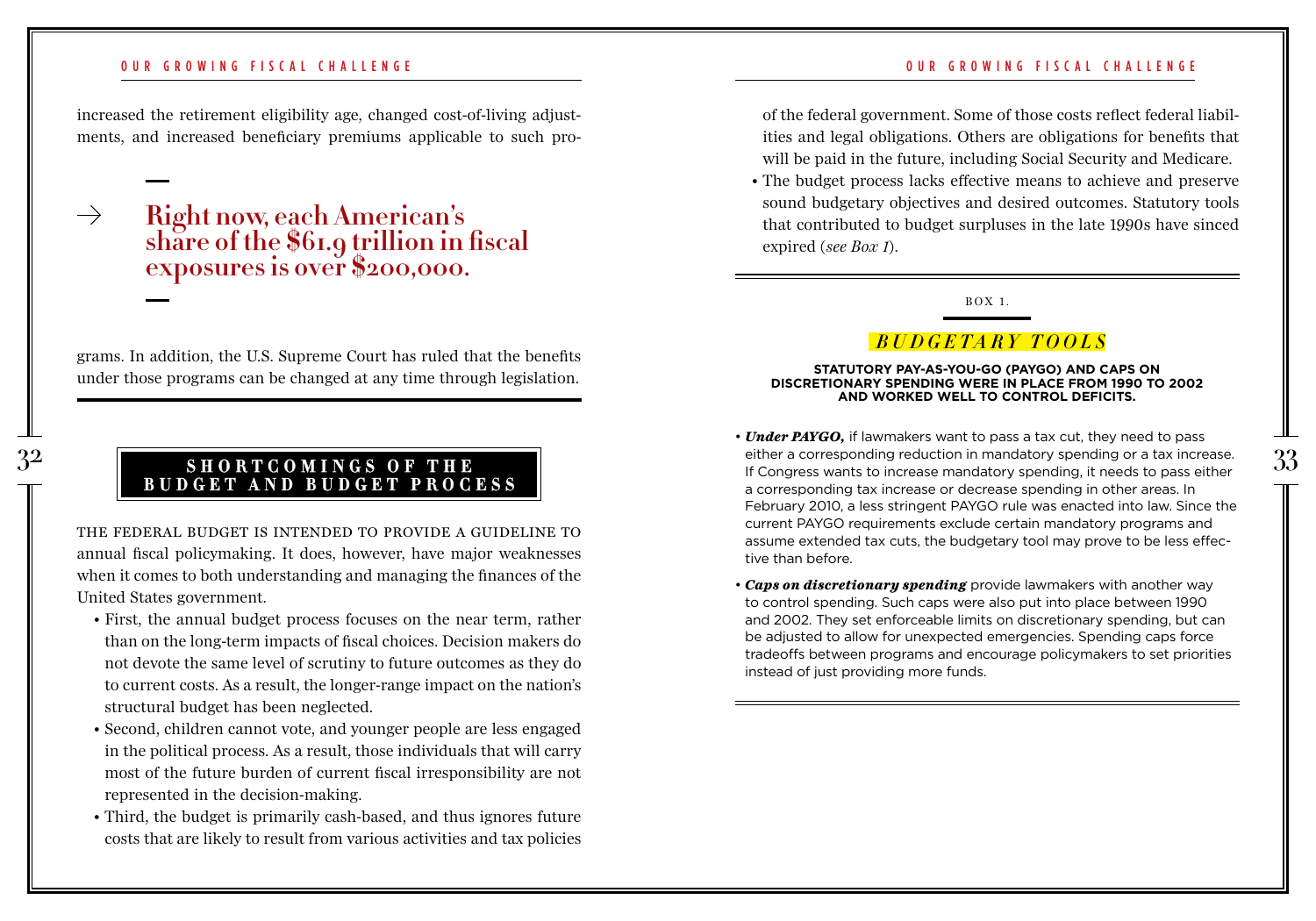# **Solution** is grave, but it is<br>
our fiscal situation is grave, but it is<br>
not hopeless. We can improve it if<br>
"We the People" decide to fix it. But there<br>
is no easy fix, and it will require a  $\frac{1}{35}$ <br>
"We then People"

# **Solutions**

*Our fiscal situation is grave, but it is not hopeless. We can improve it if "We the People" decide to fix it. But there is no easy fix, and it will require a combination of spending cuts and revenue increases to prevent our national debt from rising to unsustainable levels.* 

Some policymakers may want to try to solve the problem with only spending cuts, while others may want to keep spending the same and only raise taxes. Both approaches are unrealistic and the respective groups will have to make concessions if we are going to solve the problem. Figure 11 displays a list of illustrative policy options that would help lower the rising long-term debt levels. Many other solutions are possible.

Right now, our political institutions are generally ineffective at addressing our long-term fiscal challenges. Politicians fear the wrath of an electorate that dislikes tax increases and spending cuts. It is much easier to expand government programs and provide tax cuts, reap the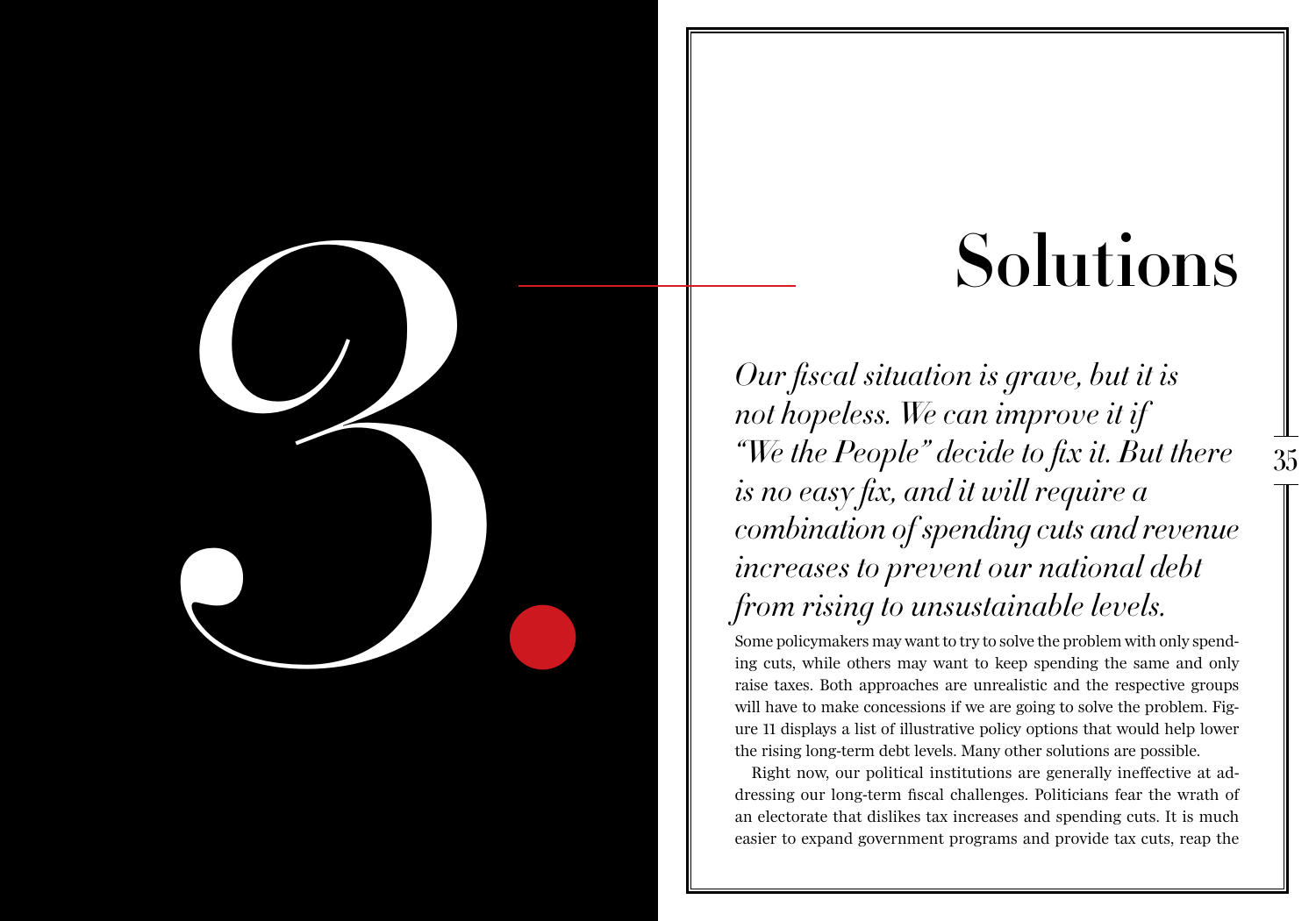### s ol u tion s s ol u tion s s ol u tion s s ol u tion s s ol u tion s s ol u tion s s ol u tion s s ol u tion s

short-term political benefits, and then let future politicians—and citizens—deal with the consequences.

Congress has shown that it is able to control spending when it has to by using tools like pay-as-you-go and discretionary caps. But these mechanisms only prevent the problem from getting worse; they will not prevent the projected rise in debt that will happen if elected officials do not change major policies. Many politicians will agree in private that they need to do something about escalating deficits and debt levels, but

 $\rightarrow$ **It is much easier to expand govern- ment programs and provide tax cuts, reap the short-term political benefits, and then let future politicians—and** 

believe that building a political coalition around a fiscal responsibility and sustainability package is too difficult. Many doubt whether normal congressional procedure can ever produce a meaningful solution.

The bipartisan fiscal commission that President Obama recently created may help break the logjam on sustainable fiscal policies. That executive commission is charged with achieving a balanced budget excluding interest costs on the debt in 2015 and identifying policies that would improve the long-run fiscal outlook. This goal should be supplemented by additional goals to stabilize the debt-to-GDP ratio at a reasonable level, and to achieve a significant reduction in the tens of trillions in unfunded promises that the federal government already has.

The Commission will be required to produce a proposal that has support from at least 75 percent of its members, which means that both parties will have to support it. Unfortunately, because neither the Congress nor the President is under any obligation to adopt the Commis-

### $35<sup>36</sup>$  citizens—deal with the consequences.  $37<sup>37</sup>$  *p o l i c y o p t i o n s*  1. **Reimpose budget controls** • PAY-Go • Spending Caps 2. **Recognize long-term impacts** 3. **Set debt-to-GDP target** (e.g. 60%) 1. **Eventually reduce defense spending to pre-war levels** 2. **Implement Department of Defense reforms** • Review weapons systems • Make procurement programs more efficient • Make military compensation and benefits more affordable 3. **Review and eliminate other ineffective programs** 1. **Gradually raise the retirement age** 2. **Increase payroll tax revenues** • e.g., raise the payroll tax wage-cap 3. **Reduce growth in benefits for the better-off** 4.**Reduce COLA for Social Security benefits** 1. **Reduce the rate of growth in health care** • Move away from fee-for-service • Enforce better coordination throughout system • Introduce malpractice reform • Reduce administrative costs • Adopt electronic medical records Budget Reform Defense and Other Spending Social Security Health Care

FIGURE 11.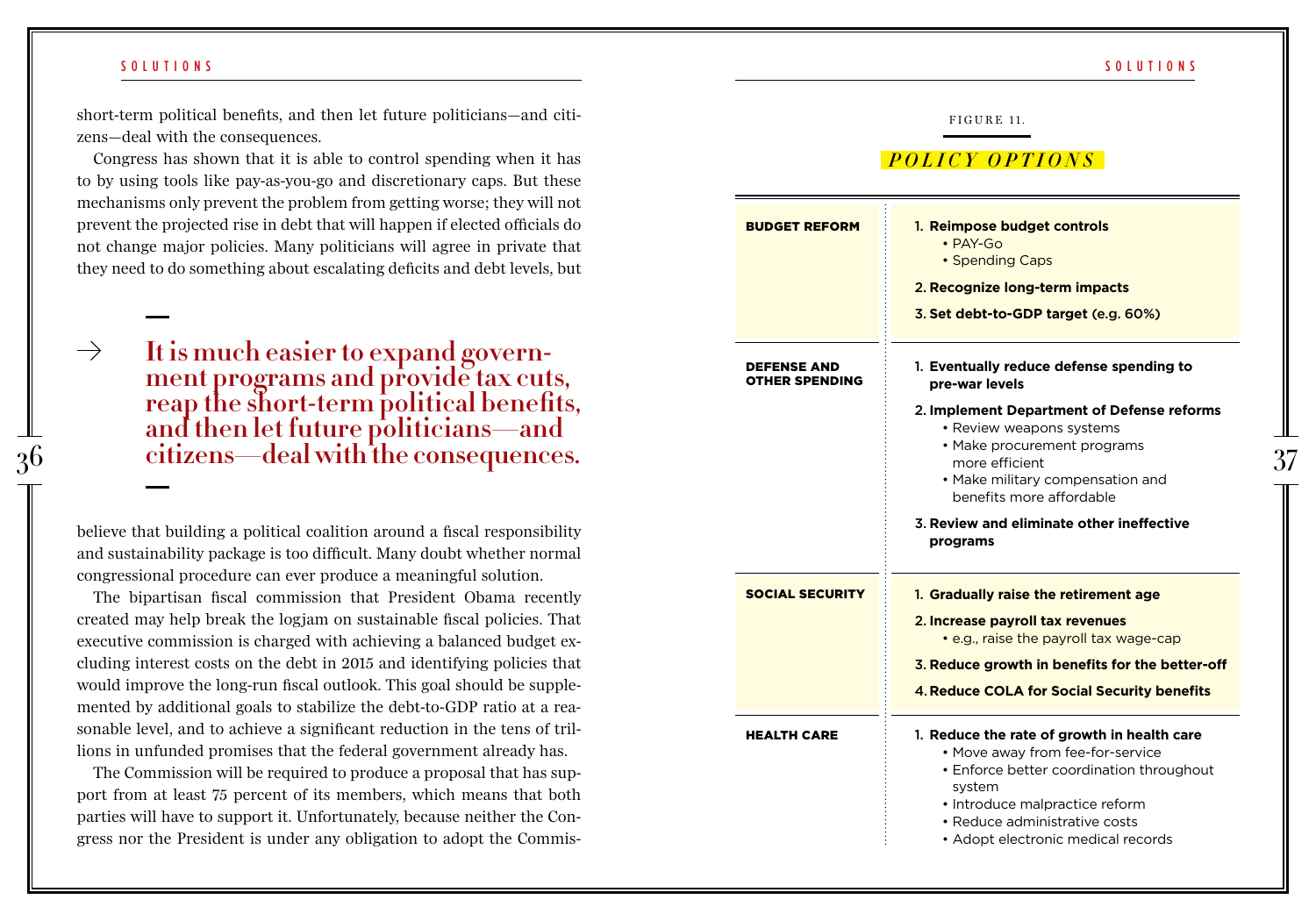### s ol u tion s s ol u tion s s ol u tion s s ol u tion s s ol u tion s s ol u tion s s ol u tion s s ol u tion s

| <b>HEALTH CARE</b><br>(continued) | • Reduce medical errors<br>• Increase physician and hospital<br>accountability<br>• Create smarter healthcare consumers<br>• Make better decisions about end-of-life care |
|-----------------------------------|---------------------------------------------------------------------------------------------------------------------------------------------------------------------------|
|                                   | 2. Promote prevention and wellness                                                                                                                                        |
|                                   | 3. Implement Medicare reforms<br>• Federal budget for health care<br>• Raise premiums for Medicare Part B and D<br>• Gradually raise eligibility age                      |
| <b>TAX</b>                        | 1. Reconsider Bush tax cuts<br>2. Restructure consumption tax<br>3. Simplify the tax code                                                                                 |

especially if it does not engage in meaningful citizen education and engagement efforts that will help build public understanding and support for its important task.

Government projections show that if current policy remains unchanged, debt held by the public is projected to exceed 300 percent of GDP by 2040. If that happens, then interest on the debt will be so expensive that we will not have much hope of getting debt down again. Furthermore, if we lose the confidence of our foreign investors and pass a "tipping point," America and the world could face a global depression.

To keep the debt below a manageable level—e.g., 60 percent of GDP (as discussed earlier in the debt section)—everything will have to be on the table, but addressing the growth in health care costs is essential. CBO estimates that debt held by the public will be 62 percent of GDP when fiscal year 2010 ends. Figure 12 compares a debt level of 60 percent of GDP to current long-term projections. In the final analysis, whatever spending reductions and productivity improvements cannot

be achieved through program reforms and budgetary constraints will ultimately have to come from higher taxes. The key is to act sooner rather than later, because if we allow the debt to creep up too high, interest costs will make our fiscal challenge much tougher than it is now.

### FIGURE 12.

### *a s u b s t a i n a b l e d e b t t a r g e t*  (PERCENT OF GDP)



**SOURCES:** PGPF calculations based on data from the Congressional Budget Office, *Budget and Economic Outlook*: FY 2010 to 2020: January 2010.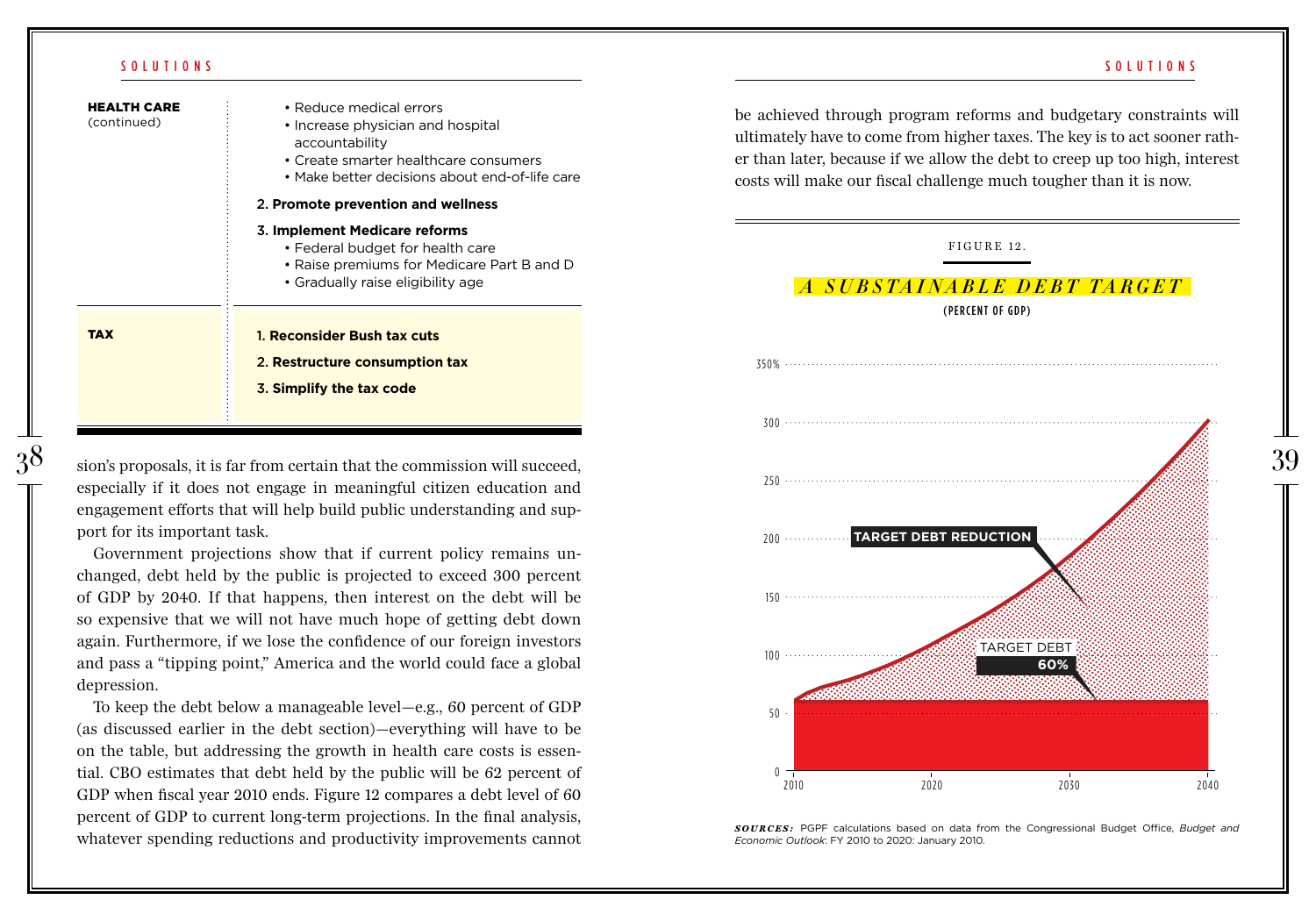### s ol u tion s s ol u tion s s ol u tion s s ol u tion s s ol u tion s s ol u tion s s ol u tion s s ol u tion s

# **what can we do as citizens?**

• Register to vote

 $\overline{a}$ 

- Become informed about the key issues facing our country and society
- Demand that Washington policymakers begin to address these issues, and that candidates for federal office disclose their proposed solutions
- Hold elected officials accountable for acting on large, known, and growing key challenges and delivering on their promises
- Rethink our priorities: Focus on critical societal needs, and on programs and policies that work and create a better future
	- Assign to the government only the responsibilities we are willing to pay for in taxes. Programs that are scheduled to grow faster than the economy are unsustainable
	- Recognize that there are no easy answers
- Build a consensus in favor of constructive and responsible change **•** The Federal Reserve: www.federalreserve.gov<br>• by building and sharing awareness of the fiscal challenge, the need Government Accountability Office: • Build a consensus in favor of constructive and responsible change for timely action, and the cost of inaction
	- Join with other citizens to broaden public knowledge about our fiscal challenges and support civic groups that are working to address them

# **what can we do as individuals?**

- Establish a personal budget and stick to it
- Formulate a financial plan that considers the following questions:
	- What are my short- and long-term personal financial objectives?
	- What major milestones do I need to prepare for (e.g., education, family, retirement)?
	- When do I see myself retiring? Have I considered that for each year I delay my retirement, I can substantially increase my retirement income for the rest of my life?
- Put that personal financial plan into immediate action
- Become more responsible in decisions to spend and use credit, save for the future, and invest savings wisely
- Teach children the importance of planning, saving, budgeting, investing, and making responsible use of credit
- Invest wisely not just in different types of real and financial assets, but also in my family's knowledge and education

# **learn more. get involved.**

### *Federal Government Websites*

- Centers for Medicare and Medicaid Services: **www.cms.gov**
- Congressional Budget Office: **www.cbo.gov**
- Economic Recovery: **www.recovery.gov**
- The Federal Reserve: **www.federalreserve.gov**
- Government Accountability Office: **www.gao.gov**
- House Budget Committee: **www.budget.house.gov**
- House Ways and Means Committee: **waysandmeans.house.gov**
- Joint Committee on Taxation: **www.jct.gov**
- MedPAC: **www.medpac.gov**
- Office of Management & Budget: **www.whitehouse.gov/omb**
- Senate Appropriations Committee: **www.appropriations.senate.gov**
- Senate Budget Committee: **www.budget.senate.gov**
- Senate Finance Committee: **www.finance.senate.gov**
- Social Security Administration: **www.ssa.gov**
- U.S. Treasury's Office of Tax Policy: **www.treas.gov/offices/tax-policy**

### *Other Organizations*

- American Enterprise Institute: **www.aei.org**
- The Brookings Institution: **www.brookings.edu**
- CATO Institute: **www.cato.org**
- Center for American Progress: **www.americanprogress.org**
- Center on Budget and Policy Priorities: **www.cbpp.org**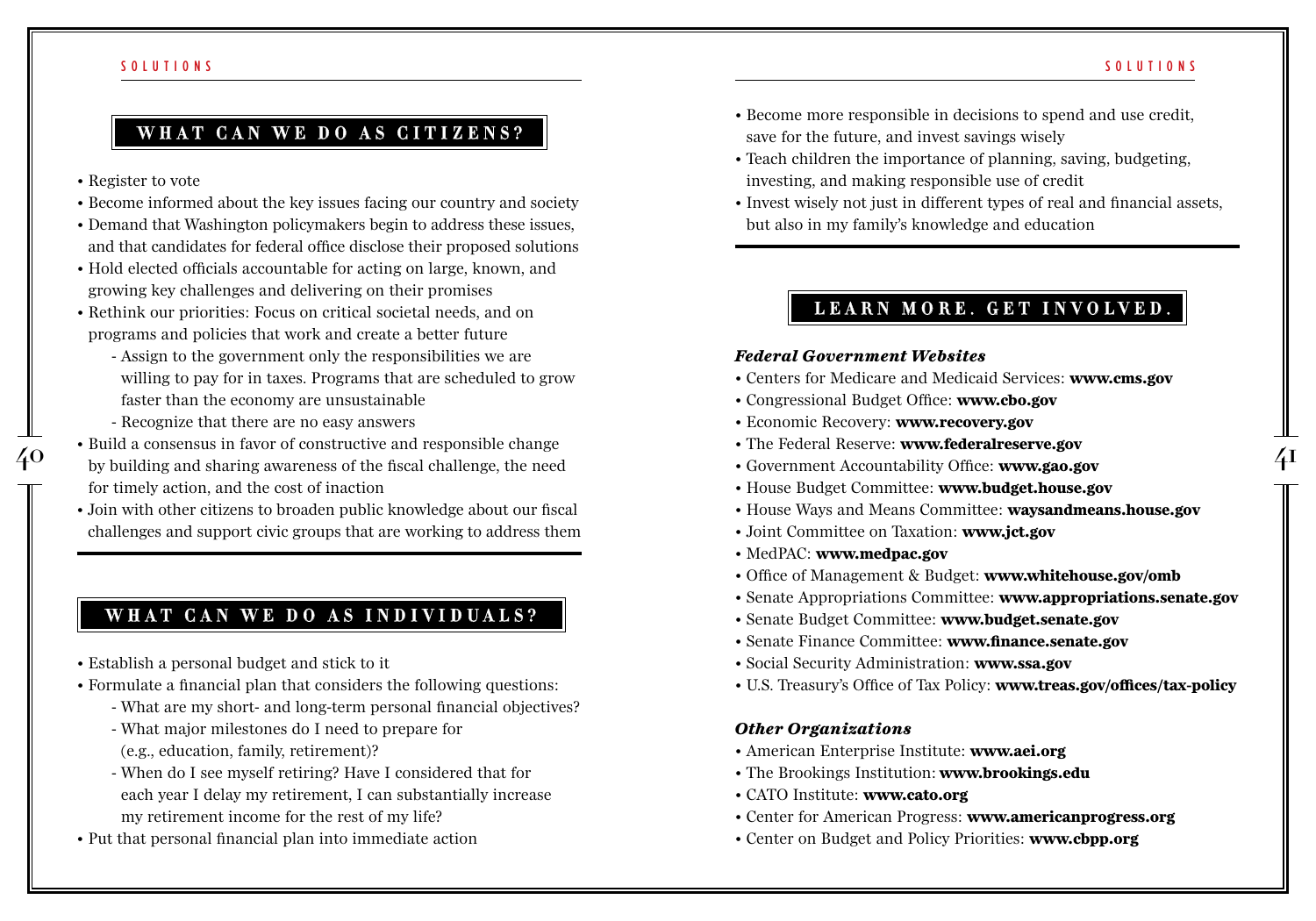- The Center for Economic and Policy Research: **www.cepr.net**
- Center for Retirement Research at Boston College: **crr.bc.edu**
- Choose to Save: **www.choosetosave.org**
- Citizens Against Government Waste: **www.cagw.org**
- The Committee for Economic Development: **www.ced.org**
- $\frac{50 \text{ U } \text{U} \cdot \text{I} \cdot 0 \times \text{S}}{40 \text{ H}}$ <br>  $\cdot$  The Center for Economic and Policy Research: www.eepr.net<br>  $\cdot$  Center for Economic Research at Boston College: **cro.b.c.edu**<br>  $\cdot$  Choose to Save: www.ednostedsare.org<br> • The Committee for a Responsible Federal Budget: **www.crfb.org,** and its blog, US Budget Watch: **www.usbudgetwatch.org**
	- The Concord Coalition: **www.concordcoalition.org**
	- Employee Benefit Research Institute: **www.ebri.org**
	- Financial Planning Association: **www.fpaforfinancialplanning.org**
	- The Fiscal Times: **www.thefiscaltimes.org**
	- The Heritage Foundation: **www.heritage.org**
	- The Kaiser Family Foundation: **www.kff.org**
	- National Academy for Public Administration: **www.napawash.org**
	- National Academy of Social Insurance: **www.nasi.org**
	- OMB Watch: **www.ombwatch.org**
	- Peterson Institute for International Economics: **www.iie.com**
	- Progressive Policy Institute: **www.ppionline.org**
	- Public Agenda: **www.publicagenda.org**
	- Tax Foundation: **www.taxfoundation.org**
	- The Tax Policy Center: **www.taxpolicycenter.org**
	- Institute for Truth in Accounting: **www.truthinaccounting.org**
	- The Urban Institute: **www.urban.org**